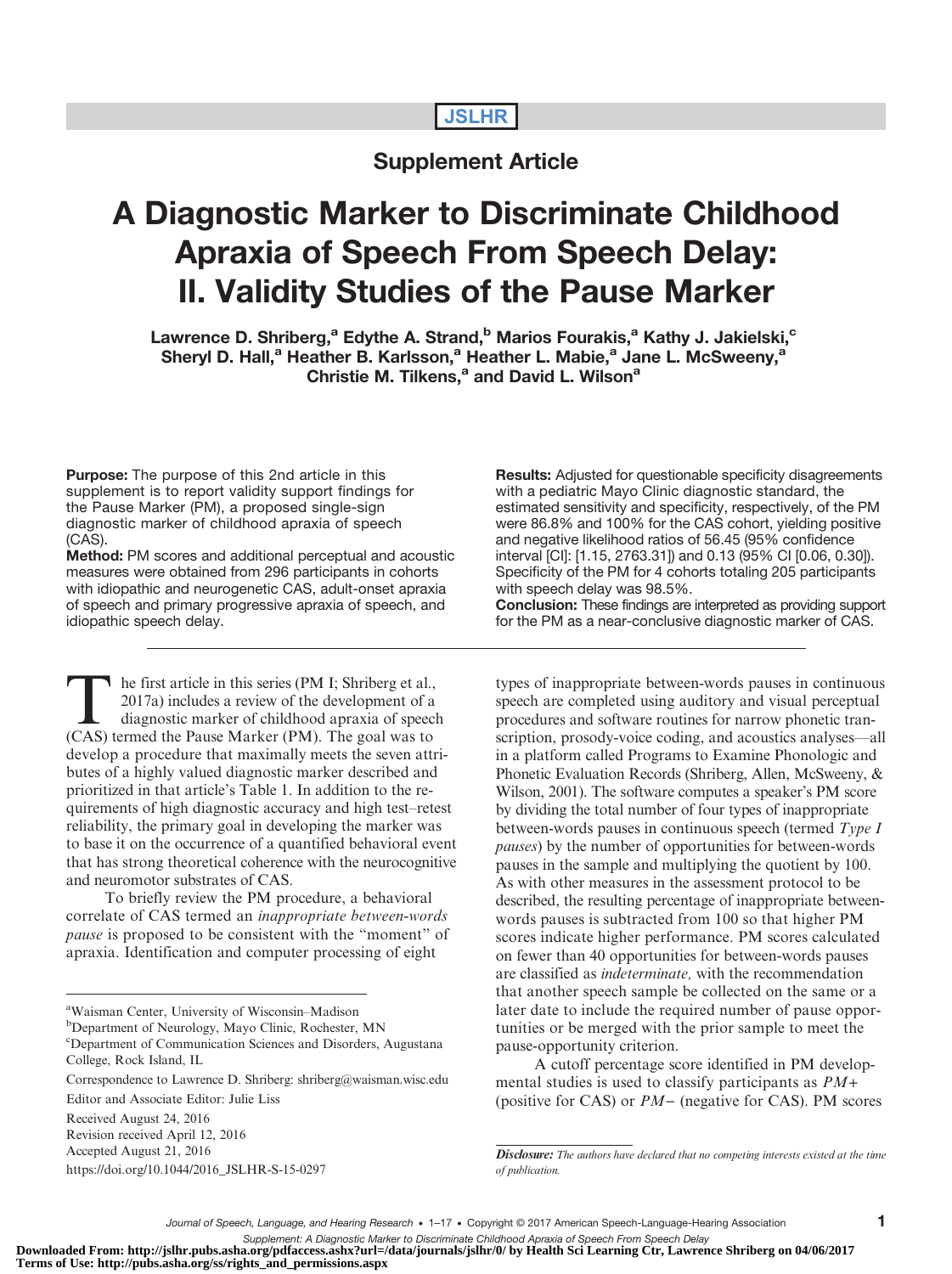within 1 percentage point lower or higher than the cutoff percentage, termed marginal PM scores, are resolved if possible by using findings for three supplemental signs of CAS: slow articulatory rate (Rate), inappropriate sentential stress (Stress), and transcoding errors (Transcoding). Standardized (Z deviates) Rate scores are obtained using acoustics-aided auditory perceptual information from the continuous speech sample used for the PM and a reference database of typical same-sex speakers using nonverbal ages when available. The criterion-referenced cutoff for Stress is a Prosody-Voice Screening Profile (Shriberg, Kwiatkowski, & Rasmussen, 1990) Stress score below 80%. Criterionreferenced Transcoding information is obtained from the Syllable Repetition Task (Shriberg et al., 2009; Shriberg & Lohmeier, 2008). A Phonology Project technical report (Tilkens et al., 2017) includes additional PM findings and audio exemplars of inappropriate between-words pauses, including examples of the primary type of inappropriate between-words pauses, termed an abrupt between-words pause (see PM III; Shriberg et al., 2017b).

## Statement of the Problem

PM I proposed a rationale for a diagnostic marker of CAS that meets a number of measurement goals. The three questions that follow comprise the goals of, respectively, the present, third, and fourth articles in this supplement:

- 1. PM II: Question 1. Do findings from construct and criterion validity studies support the diagnostic accuracy of the PM to discriminate CAS from speech delay (SD)?
- 2. PM III: Question 2. Do findings from the PM and other measures support the hypothesis of core representational and transcoding deficits in CAS, and is the PM theoretically coherent with those deficits?
- 3. PM IV (Shriberg et al., 2017c): Question 3. Do findings from cross-sectional and retrospective longitudinal case studies support an ordinal scale of PM scores, termed the Pause Marker Index, to quantify the severity of CAS for research and clinical applications?

## Method

## **Participants**

## Eligibility for PM Scoring

Table 1 is a summary of sociodemographic and speech information for 296 of an original group of 320 participants assessed for this project. The 320 original participants were assessed in collaborative studies at several university and hospital settings over the past several decades. The demographic and speech information in Table 1 is from the 296 participants (92.5% of the original sample) whose speech samples met continuous-speech sampling criteria for the

PM scores used to classify each participant as positive or negative for apraxia of speech and who had Syllable Repetition Task scores available in their case records. As described previously, continuous speech samples used to derive PM scores must include at least 40 between-words opportunities for inappropriate pauses. Participants with very low mean utterance lengths (one- to two-word utterances) and/or extremely low intelligibility may not produce continuous speech samples that meet this requirement. Thus, as with other studies requiring behavioral responses to tasks assessing the behavior of interest, findings from this study cannot be generalized to speakers with very low verbal output. The highest number of indeterminate PM scores for participants with SD (i.e., marginal PM scores that required resolution by scores on the three measures described in PM I) were those due to the use of retrospective data that did not include scores on the Syllable Repetition Task, which was developed years after many of the participants with SD had been assessed.

The 296 participants whose data appear in Table 1 were from three groups: children and adults suspected to have active or persistent CAS ( $n = 60$ ), adults meeting Mayo Clinic System (MCS; Shriberg, Potter, & Strand, 2011) criteria for one of two types of adult-onset apraxia of speech (AAS) described later  $(n = 31)$ , and children meeting the Speech Disorders Classification System (SDCS; Shriberg, Strand, & Mabie, 2017) criteria for SD (see PM I;  $n = 205$ ).

We use the generic term apraxia of speech for all forms of this motor speech disorder, using other terms (i.e., CAS, AAS, PPAOS) for different specific clinical entities. Notice that the term CAS is used for both children and for persistent CAS in adults.

Participants in each of the three groups were assessed using current and prior versions of a speech-language assessment protocol described later in this supplement article. The inclusion criteria for each of the eight study cohorts required English as the only or primary language spoken in the home and the intellectual ability and psychosocial disposition to complete the 2-hr speech-language assessment protocol. As described later in this supplement article, the available participant data from the protocol ranged from one continuous-speech sample for some of the earliest assessed participants to responses for all speechlanguage tasks in the current protocol. The PM uses information from only the continuous-speech sample. Data from other tasks were used in supplemental PM information and in this and other validation studies in this series to be described later. All participants and/or their parents signed assent and consent forms approved by local institutional review boards.

## Idiopathic and Neurogenetic CAS

The 60 participants who were suspected to be positive for CAS were assessed by several examiners. A total of 34 (56.7%) of the participants were assessed for suspected CAS by the second author at the Mayo Clinic Department of Neurology, Rochester, Minnesota, using the protocol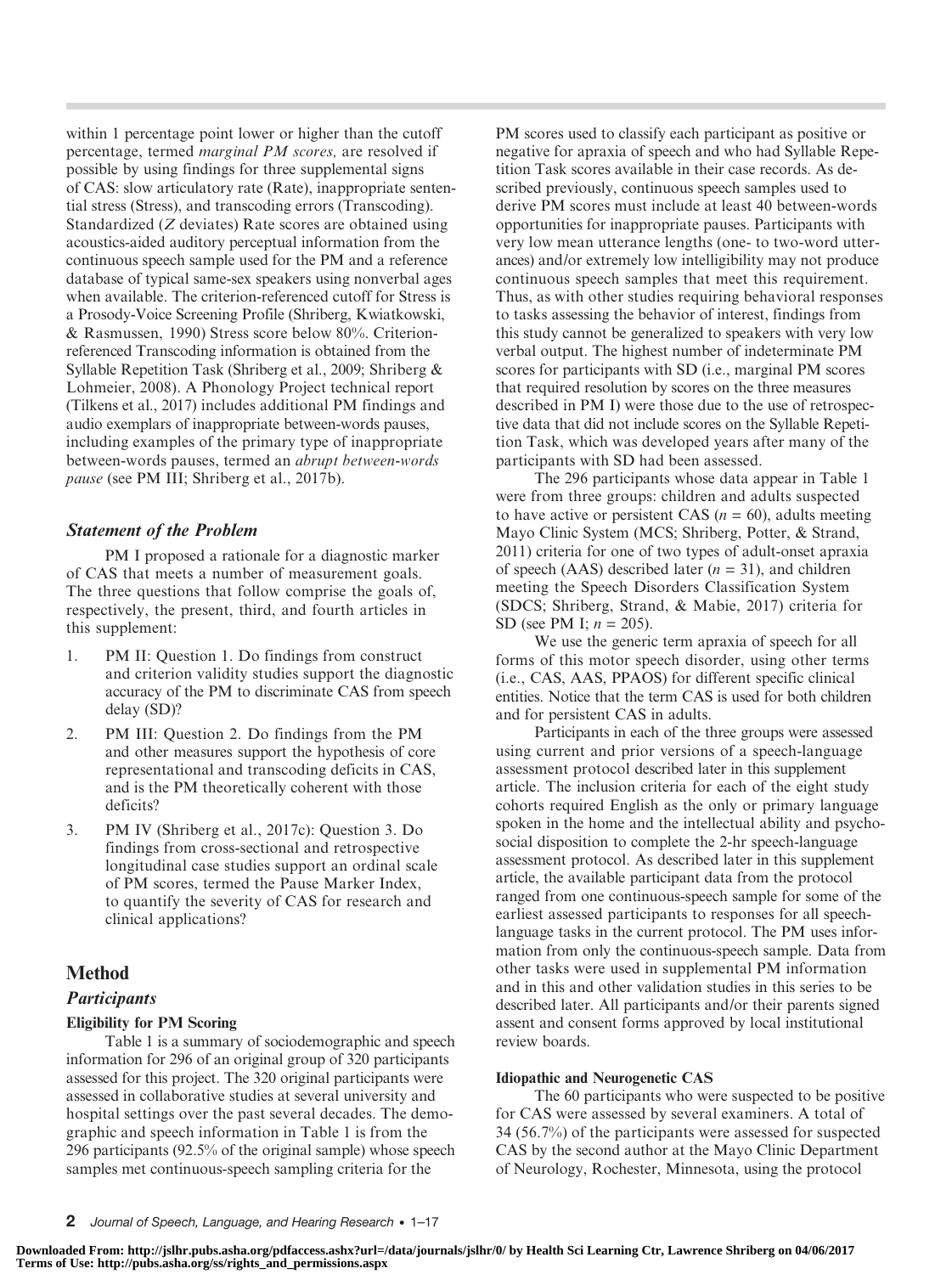Table 1. Demographic and speech information for a total of 296 of 320 study participants with usable speech samples and determinate Pause Marker (PM) scores.

|                  |                   |                             | Number of participants |                  |      |             |           |           |        |           |               |
|------------------|-------------------|-----------------------------|------------------------|------------------|------|-------------|-----------|-----------|--------|-----------|---------------|
|                  |                   |                             | Samples usable for     | Indeterminate    |      | Age (years) |           | % Male/   | PCC(%) |           |               |
| Group            | <b>Cohort</b>     | <b>Title</b>                | <b>PM</b> scores       | <b>PM</b> scores | М    | <b>SD</b>   | Range     | % female  | М      | <b>SD</b> | Range         |
| Suspected<br>CAS | CASI              | CASI                        | 41                     |                  | 9.0  | 4.2         | $4 - 23$  | 68.3/31.7 | 76.0   | 13.3      | 36.8-98.4     |
|                  | CASN <sup>a</sup> | CASN                        | 19                     |                  | 10.9 | 5.2         | $4 - 25$  | 47.4/52.6 | 75.8   | 12.3      | $44.9 - 92.2$ |
|                  |                   | Total                       | 60                     | $\overline{2}$   | 9.7  | 4.6         | $4 - 25$  | 61.7/38.3 | 76.0   | 12.9      | 36.8-98.4     |
| AAS              | AOS               | AOS                         | 15                     |                  | 62.3 | 11.6        | $45 - 82$ | 73.3/26.7 | 91.6   | 7.3       | 68.9-99.4     |
|                  | <b>PPAOS</b>      | <b>PPAOS</b>                | 16                     |                  | 71.0 | 9.0         | $53 - 84$ | 56.3/43.7 | 93.0   | 6.2       | 74.0-97.9     |
|                  |                   | Total                       | 31                     | 2                | 66.8 | 11.1        | $45 - 84$ | 64.5/35.5 | 92.3   | 6.6       | 68.9-99.4     |
| <b>SD</b>        | Clinical          | SD <sub>1</sub>             | 82                     | 6                | 4.4  | 1.3         | $3 - 9$   | 74.4/25.6 | 73.4   | 12.6      | $17.5 - 99.1$ |
|                  | Research          | S <sub>D</sub> <sub>2</sub> | 22                     |                  | 5.5  | 0.6         | $5 - 7$   | 77.3/22.7 | 82.0   | 6.9       | 66.4-91.3     |
|                  | Research          | SD <sub>3</sub>             | 72                     | 12               | 4.0  | 0.7         | $3 - 5$   | 73.6/26.4 | 70.0   | 9.6       | $36.2 - 87.2$ |
|                  | Research          | SD <sub>4</sub>             | 29                     |                  | 4.5  | 0.9         | $3 - 7$   | 48.3/51.7 | 68.8   | 11.4      | $42.1 - 82.8$ |
|                  |                   | Total                       | 205                    | 20               | 4.4  | 1.1         | $3 - 9$   | 70.7/29.3 | 72.5   | 11.5      | $17.5 - 99.1$ |
|                  |                   | Total all samples           | 296                    | 24               |      |             |           |           |        |           |               |

Note. Speakers comprise two cohorts of participants who were suspected to have childhood apraxia of speech (CAS)—idiopathic CAS (CASI) and neurogenetic CAS (CASN); two cohorts with adult-onset apraxia of speech (AAS): apraxia of speech (AOS) and primary progressive apraxia of speech (PPAOS); and four cohort samples of participants with speech delay (SD).

PCC = percentage of consonants correct.

alncludes participants with copy-number variants (n = 9) identified in related research and participants with neurodevelopmental disorders associated with disruptions in FOXP2 ( $n = 2$ ), 4q;16q translocations ( $n = 3$ ), 16p11.2 microdeletion syndrome ( $n = 2$ ), terminal deletion of chromosome 22 ( $n = 1$ ), Joubert syndrome ( $n = 1$ ), and Prader–Willi syndrome ( $n = 1$ ).

described later in this supplement article. Four (6.7%) of the participants were assessed for suspected CAS by the fourth author at Augustana College, Rock Island, Illinois, using the same protocol. The remaining 22 (36.7%) participants who were suspected to have CAS were assessed by a number of examiners in collaborative genetic, neuroimaging, or speech-sound-disorder classification studies using subsets of tasks from the assessment protocol. Data reduction procedures over several decades were completed primarily by the same research personnel, using computer-aided perceptual and acoustic methods for phonetic transcription, prosodyvoice coding, and acoustic analyses (Shriberg et al., 2010a, 2010b).

Diagnostic (i.e., "gold") standard classification of participants as positive (CAS+) or negative (CAS−) for CAS was completed by the second author, who, as indicated, had administered the assessment protocol to over half of the 60 participants who referral clinicians suspected were positive for CAS. That author used the MCS criteria described in Table 2 of PM I to classify all participants' CAS status, using the entire digital recording of each participant assessed by the referring clinician and other clinicians. We underscore that, as with all bootstrap approaches to the validation of tests and measures (the PM is a measure or task), estimates of the criterion validity of the PM are constrained by the validity of the diagnostic standard against which its scores are compared.

To estimate the interjudge reliability of the second author's classifications in a study of CAS in galactosemia, an experienced colleague was trained to use the MCS as depicted in Table 2 of PM I. Interjudge reliability for a sample of 10 participants in the study, including participants the

second author of this supplement article had classified as either positive or negative for CAS, was 90% (Shriberg, et al., 2011). To date, this is the only available estimate of interjudge agreement for the MCS diagnostic criteria for CAS, and it is therefore a psychometric limitation of the diagnostic standard used in this study series. As shown in Table 1, each of the participants classified using the MCS criteria as CAS+ or CAS− was placed in one of two cohorts on the basis of case-history information obtained from the assessment protocol. Participants with no known neurogenetic background were termed CAS-Idiopathic (CASI;  $n = 41$ ), and those with documentation of a genetic finding were termed CAS-Neurogenetic (CASN;  $n = 19$ ). The latter classifications included participants with copy-number variants identified in associated genetic research  $(n = 9)$  and participants with neurodevelopmental disorders associated with disruptions in  $FOXP2$  ( $n = 2$ ), 4q;16q translocations ( $n = 3$ ), 16p11.2 microdeletion syndrome ( $n = 2$ ), terminal deletion of chromosome 22 ( $n = 1$ ), Joubert syndrome ( $n = 1$ ), and Prader–Willi syndrome  $(n = 1)$ . As indicated in Table 1, PM scores were indeterminate from one participant in each of the CAS groups. The CAS groups were 61.7% male, 38.3% female; the CASN percentage of 47.4% male (52.6% female) is lower (higher) than the typically reported percentages of speech sound disorder of approximately 70% male (approximately 30% female). The average percentage of consonants correct (PCC) for the CAS participants was 76%  $(SD = 12.9\%)$ .

#### AAS

The second two participant cohorts in Table 1, collectively termed AAS, were included in the present study to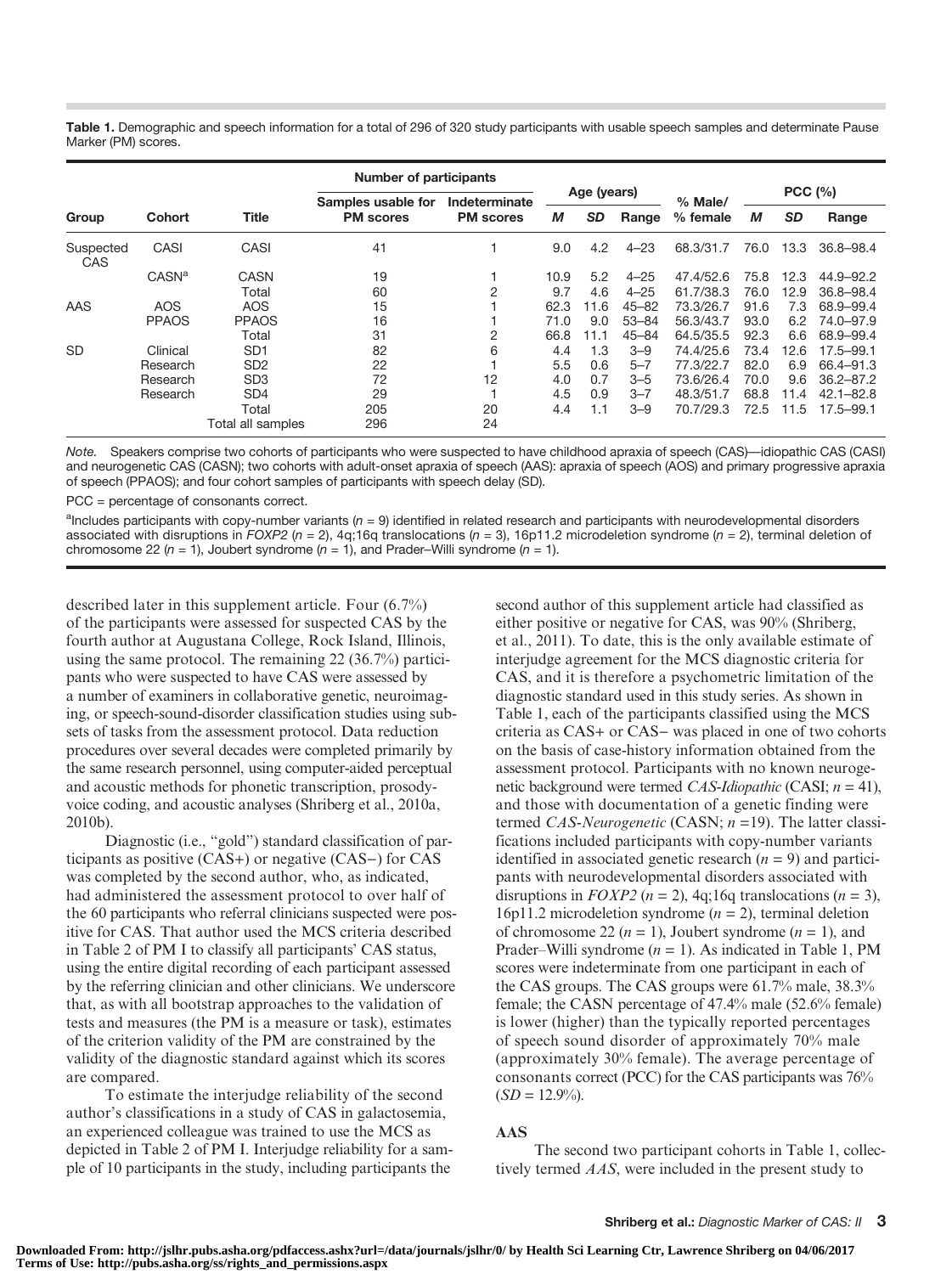assess support for the convergent construct validity of the PM to identify apraxia of speech. As proposed in PM I, just as in childhood dysarthria, speech processing correlates of CAS should be at least generally consistent with those documented for the adult-onset disorder of the same name. Differences in time of onset clearly have consequences for pathobiology and associated deficits. The present perspective, however, is that core processes in apraxia of speech (the conventional term for AAS) and CAS (a relatively recent term for a disorder resembling AOS that children are suspected to have) are assumed to be substantially similar.

A total of 31 adult participants who met MCS criteria for AAS were assessed: 15 with AOS primarily consequent to stroke and 16 participants with primary progressive apraxia of speech (PPAOS) associated with disease. Informative descriptions of PPAOS include ones by Duffy et al. (2015), Duffy and Josephs (2012), and Josephs et al. (2006, 2012). All AAS classifications were completed and/or confirmed by the second author or a clinical research colleague at the Mayo Clinic. As indicated in Table 1, PM scores were indeterminate from one participant in each of the AAS groups. As shown in Table 1, the AAS group was 64.5% male, 35.5% female; their average PCC score was  $92.3\%$  (*SD* = 6.6%). Other than the reference data used to standardize measures (described later in this supplement article), from 50 adults with typical speech, the research design did not require a control group of adult speakers without AAS (i.e., AAS−) to assess discriminant construct validity.

During the acoustics-aided PM scoring (described later in this supplement article), nine of the 31 (29%) speakers with AAS (four AOS; five PPAOS) were observed to have a phonatory style in which they maintained near-continuous voicing. This style was incompatible with between-words pausing. The PM technical report includes audio examples of this continuous voicing style. It was not observed in any of the participants who were suspected to be positive for CAS, nor was near-continuous voicing observed in any of the children with SD. Without the availability of speech samples from each speaker prior to the adult onset of apraxia of speech, the history of this behavior in each of the nine participants is unknown. Given its high prevalence in this sample, we speculate that the continuous or near-continuous voicing could be a compensatory behavior to inhibit inappropriate between-words pauses.

#### SD

Case records and digital audio recordings were assembled for a total of 205 participants who met the SDCS criterion for SD of age-inappropriate speech sound deletions and/or substitutions (Shriberg, 1993). Participants in the four SD cohorts shown in Table 1 were a random sample of participants who had been assessed in the Phonology Clinic at the Waisman Center, University of Wisconsin– Madison (SD1) and three cohorts (SD2–SD4) who had participated in collaborative research conducted in eastern,

midwestern, and western U.S. cities. As described in PM I, and consistent with the title of this supplement, the rationale for including a large number of children with SD was to test the specificity of the PM, because severe SD is the clinical entity most often misdiagnosed as CAS. The goal was to assemble a large, geographically diverse sample that would assess specificity and provide useful per-participant information on potential sources of false positives and false negatives for CAS using the PM.

All participants met conventional inclusion criteria for SD of unknown (idiopathic) origin, including no frank cognitive, structural, sensory, motor, or affective deficit as determined by referral information, case-history questionnaire data, and direct assessment findings. Each of the four SD cohorts included 22 to 82 participants. Methods for data collection were generally similar for all studies, with an examiner administering all or a subset of the speech assessment protocol (see Assessment section).

Participants in the four study cohorts ranged in age from 3 to 9 years ( $M = 4.4$ ;  $SD = 1.1$ ), were approximately 70.7% male and 29.3% female, and had PCC scores ( $M =$ 72.5%;  $SD = 11.5\%$ ) consistent with the average PCC scores found in preschool children with SD (Shriberg, 2010). Findings for the sample of children with SD  $(205/225 = 91.1\%)$ usable samples) are also likely representative, considering the conventional inclusion and exclusion criteria used to recruit participants in each of the four SD study cohorts and the size and geographic diversity of the cohorts.

#### Assessment

All sessions were completed in quiet rooms by examiners experienced in assessing children and adults with communicative disorders. Table 2 contains the titles of the 17 speech assessment tasks administered to some of the participants in each of the three groups described in Table 1, as shown in the footnotes and depending on their age group and study cohort. The left-to-right arrangement of cohorts generally parallels the chronological sequence in which most participants in each group were assessed. For example, audio-recorded conversational speech samples were the only type of speech task available from SD1 participants assessed several decades ago, whereas most participants in the CAS and AAS cohorts were assessed with most of the 17 speech tasks on the Madison Speech Assessment Protocol (MSAP; Shriberg et al., 2010a, 2010b), which provides information on the competence, precision, and stability of a participant's speech, prosody, and voice. The digitally recorded stimuli for the MSAP were presented to participants on laptop computers with external tabletop speakers adjusted for comfortable listening. All recordings of participants' responses used high-quality analog or digital audio recorders with matching external microphones. Analog recordings were digitized, using conventional procedures, for the perceptual and acoustic analyses. The complete MSAP also includes a case-history form and additional tests and tasks that provide information about sociodemographic, cognitive-linguistic, hearing, language, medical,

<sup>4</sup> Journal of Speech, Language, and Hearing Research • 1–17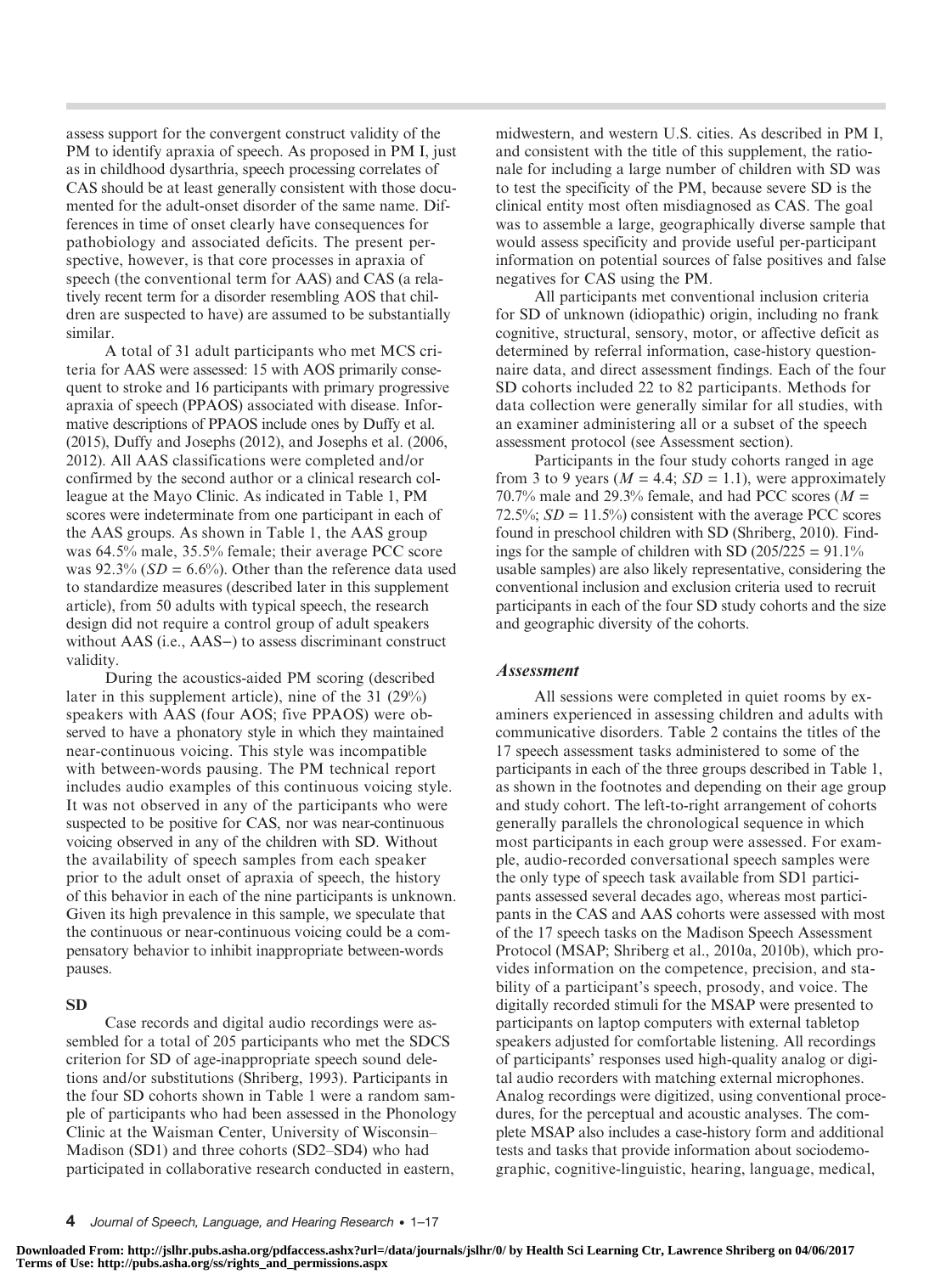Table 2. The 17 speech tasks in the Madison Speech Assessment Protocol (MSAP) and the numbers of participants in each cohort for whom information was available for each task.

|                                                     |       |                | Protocol                  |                           |                 |                 | SD cohorts      |                 |             | <b>CAS cohorts</b> | <b>AAS</b> cohorts |              |
|-----------------------------------------------------|-------|----------------|---------------------------|---------------------------|-----------------|-----------------|-----------------|-----------------|-------------|--------------------|--------------------|--------------|
| <b>Task</b>                                         | $A^a$ | B <sub>p</sub> | $\mathbf{C}^{\mathbf{c}}$ | $\mathbf{D}^{\mathbf{d}}$ | SD <sub>1</sub> | SD <sub>2</sub> | SD <sub>3</sub> | SD <sub>4</sub> | <b>CASI</b> | <b>CASN</b>        | <b>AOS</b>         | <b>PPAOS</b> |
| <b>Conversational Speech Sample</b>                 | X     | x              | X                         | Х                         | 88              | 23              | 84              | 30              | 40          | 20                 | 16                 | 17           |
| Challenging Words Task                              | X     | X.             | X                         | X                         | 0               | 0               | 83              | 30              | 40          | 19                 | 16                 | 17           |
| <b>Emphatic Stress Task</b>                         | X     | x              | x                         | X                         | 0               |                 | 69              | 30              | 22          | 19                 | 6                  | 17           |
| Goldman-Fristoe Test of Articulation-Second Edition | X     | x              | X                         |                           | 0               | <sup>0</sup>    | 82              | 30              | 40          | 18                 |                    |              |
| <b>Lexical Stress Task</b>                          | X     | X              | X                         | X                         | 0               |                 | 83              | 30              | 22          | 20                 | 6                  | 17           |
| Multisyllabic Words Task 1                          | X     | Χ              |                           |                           |                 |                 | 0               | 28              | 17          | 16                 |                    |              |
| Multisyllabic Words Task 2                          |       |                | X                         | X                         | O               |                 |                 | 0               | 6           | 5                  | 6                  | 17           |
| Nonword Repetition Task                             | X     | X              | Χ                         | X                         | 0               |                 | 84              | 30              | 40          | 19                 | 6                  | 17           |
| <b>Syllable Repetition Task</b>                     | X     | X.             | X                         | X                         | 0               | 23              | 84              | 30              | 40          | 19                 | 6                  | 17           |
| <b>Sustained Consonant Task</b>                     | x     | x              | X                         | Х                         | 0               | 0               | 0               | 27              | 21          | 15                 |                    | 17           |
| Speech Phrases Task                                 | X     | X.             | X                         | X                         | 0               | <sup>0</sup>    |                 | 3               | 22          | 18                 |                    | 15           |
| <b>Sustained Vowel Task</b>                         | x     | x              | X                         | Χ                         | $\Omega$        |                 |                 | 29              | 22          | 15                 | 6                  | 17           |
| <b>Vowel Task 1</b>                                 | X.    | X.             | X                         | X                         | 0               | O               |                 | 30              | 39          | 18                 | 6                  | 17           |
| Vowel Task 2                                        | x     | x              | x                         | X                         | 0               |                 |                 | 30              | 39          | 19                 | 6                  | 17           |
| Vowel Task 3                                        |       | X              | Χ                         | X                         | 0               |                 |                 | 0               | 15          | 17                 | 6                  | 17           |
| <b>Rhotics and Sibilants Task</b>                   |       | x              | X                         | X                         | $\Omega$        | $\Omega$        |                 | 0               | 16          | 17                 |                    | 17           |
| Diadochokinesis Task                                | X     | x              | X                         | X                         | 0               | $\Omega$        | 0               | 24              | 22          | 17                 | 6                  | 17           |

Note. SD = speech delay; CAS = childhood apraxia of speech; AAS = adult-onset apraxia of speech; CASI = idiopathic CAS; CASN = neurogenetic CAS; AOS = apraxia of speech; PPAOS = primary progressive apraxia of speech.

<sup>a</sup>Preschool (ages 3.0–5.9 years). <sup>b</sup>School age (ages 6.0–11.9 years). <sup>c</sup>Adolescent (ages 12.0–17.9 years). <sup>d</sup>Adult (ages 18.0 years).

educational, speech therapy, and psychosocial status and history.

As described in PM I, the conversational speech samples provided the speech data for the PM and the Rate and Stress signs. The Syllable Repetition Task provided the information for the Transcoding sign (phoneme additions) described in PM I. Reliability estimates for elements of phonetic transcription, prosody-voice coding, and acoustic analyses are also included in PM I.

#### Results

Three analysis series were completed to answer Question 1 in the statement of the problem: Do findings from construct and criterion validity studies support the diagnostic accuracy of the PM to discriminate CAS from SD? To minimize potential Type II statistical errors associated with the relatively small cell sizes for most of the inferential statistics computed for the analyses to follow, familywise 95% confidence levels were used to test the statistical significance of the effect sizes for between-groups mean differences.

The first analyses to follow, under the CAS Analyses heading, report the percentage of the 60 participants who were suspected to be positive for CAS and were classified as either CAS+ or CAS− by both the MCS and PM criteria. These findings estimate the sensitivity and specificity of the PM, which in turn provides the positive and negative likelihood ratios used to estimate the concurrent validity (i.e., diagnostic accuracy) of the PM. The CAS analyses also examined methodological and participant variables possibly associated with differences in classification outcomes (i.e., disagreements in the classification of

participants as CAS+ or CAS− using the MCS and PM criteria).

The second and third analyses to follow, AAS analyses and SD analyses, report PM diagnostic accuracy findings for, respectively, the 31 AAS participants classified using adult versions of the MCS and the 205 participants classified as having SD using the SDCS. Both analyses also include information on possible sources of disagreement in using the PM versus the MCS criteria for AAS and the SDCS criteria for SD.

#### CAS Analyses

Figure 1 includes estimates of the diagnostic accuracy of the PM on the basis of MCS and PM classification outcomes for the 60 participants who were suspected to be positive for CAS in Table 1. Figures 1A–1C provide diagnostic accuracy estimates—that is, the percentage of comparisons in which the CAS classification outcome from the PM agrees with the CAS classification outcome from the MCS for participants in, respectively, the CASI group, the CASN group, and the combined CASI and CASN groups. As described next, the specificity findings in the middle bar in each panel include classification outcomes termed "questionable," whereas the specificity findings in the rightmost bar estimate specificity with the questionable classification outcomes excluded.

Beginning with the CASI sensitivity estimates in Figure 1A, the MCS criteria listed in Table 2 of PM I classified 24 of the 41 participants with suspected CASI as CAS+. The PM score classified 21 of these 24 participants as CAS+, yielding a PM sensitivity estimate of 87.5%. As shown for the specificity estimate in the middle bar of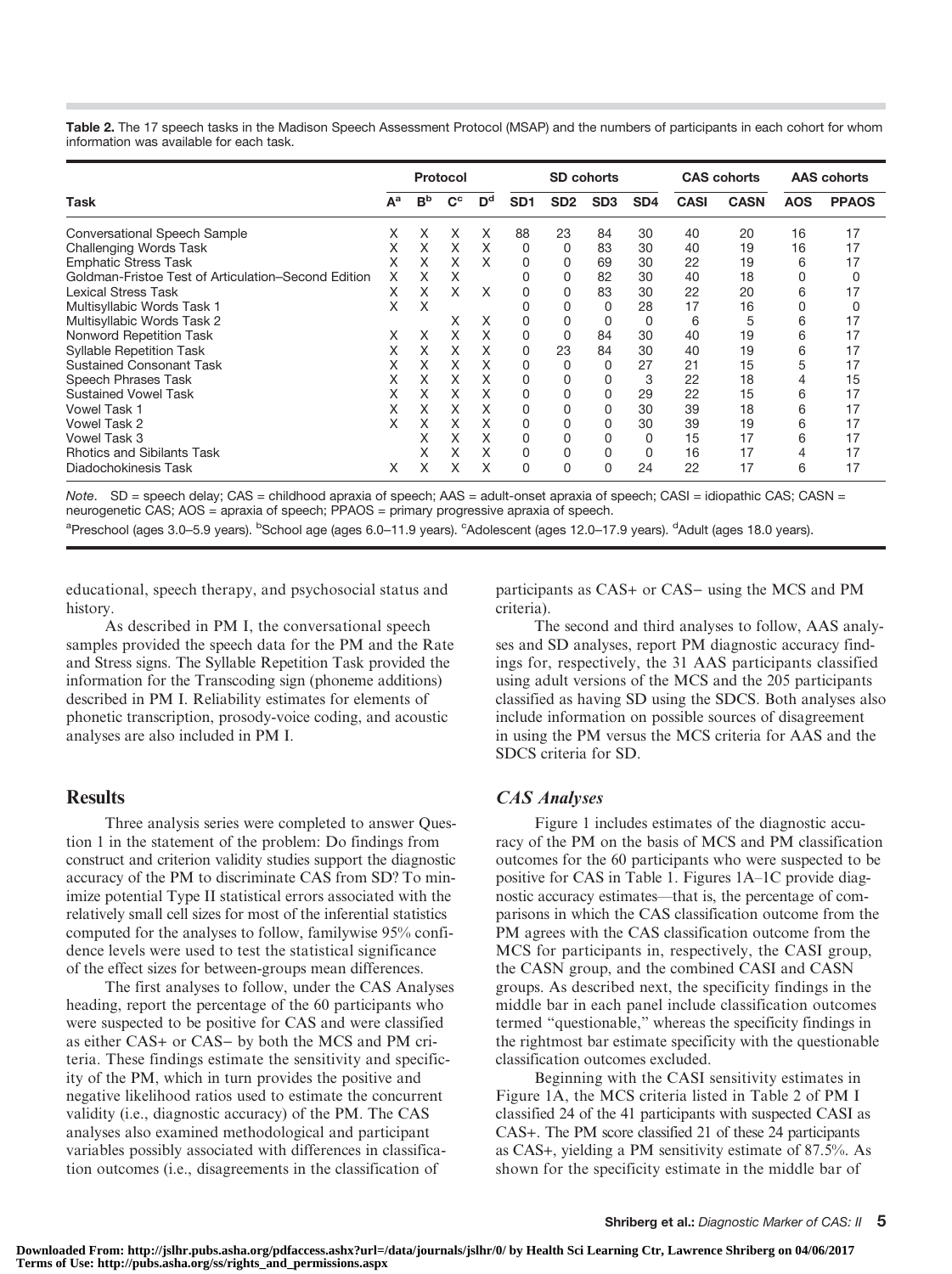



6 Journal of Speech, Language, and Hearing Research • 1–17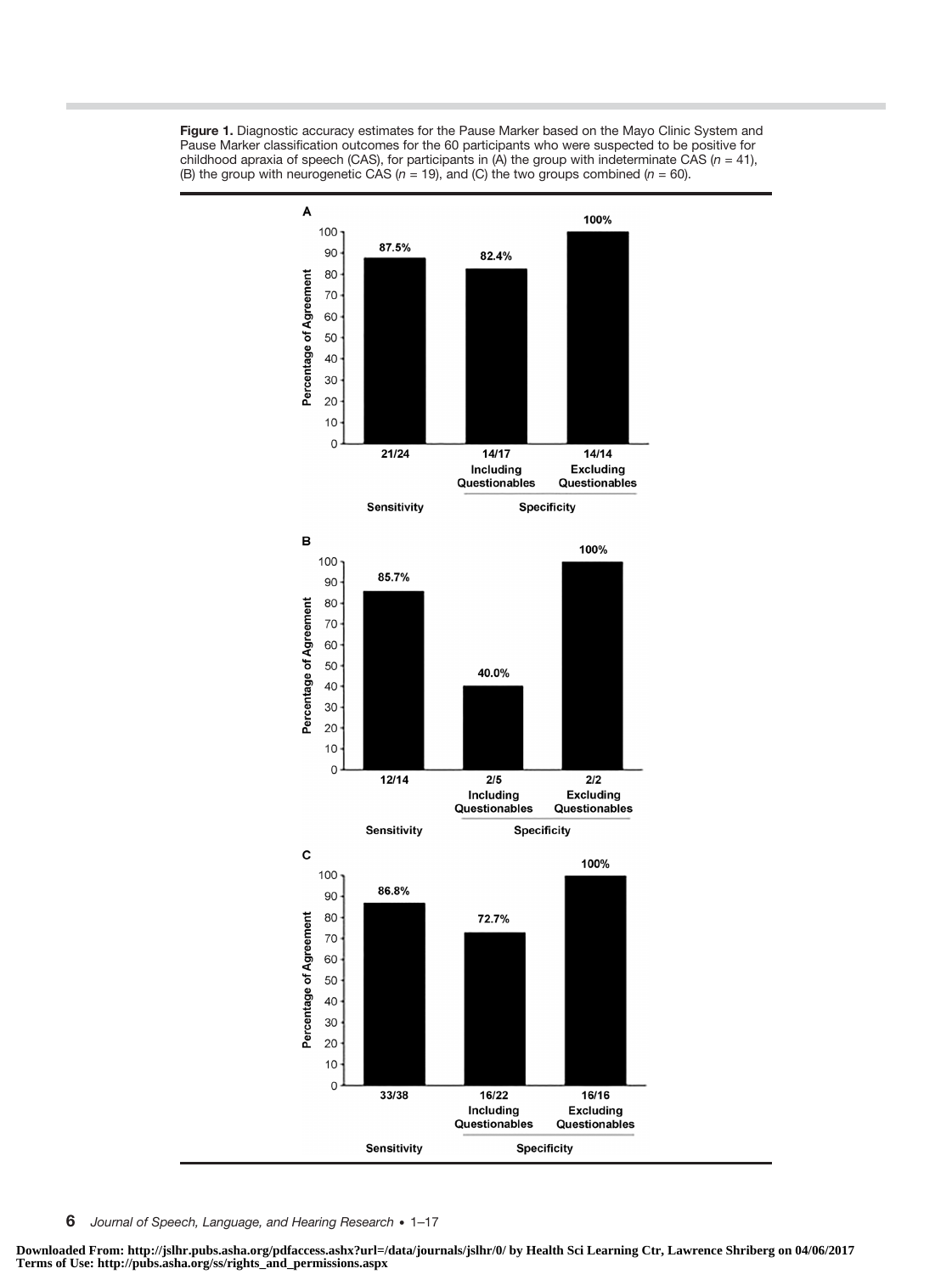Figure 1A, the MCS classified the 17 remaining participants with suspected CASI as CAS−, whereas the PM classified 14 of these 17 participants as CAS−, yielding an initial PM specificity estimate of 82.4% (middle bar).

The rationale and findings for considering the three MCS/PM differences in classification outcomes as "questionable disagreements" are presented in the following analyses of disagreements. As shown in the rightmost bar in Figure 1A, excluding these three questionable differences from the calculation (i.e., leaving 14 classification agreements) yields a PM specificity value of 100%. Excluding three of the five questionable MCS/PM classifications from the 19 CASN specificity comparisons (see Figure 1B) and six of the 22 MCS/PM classifications provides similar estimates for the CASN participants, and Figure 1C provides similar estimates for the combined CASI and CASN cohorts.

As shown in Figure 1C, the estimated sensitivity and adjusted specificity of the PM for the combined CASI and CASN cohorts are 86.8% and 100.0%, respectively. Using an approach suggested by Haldane to accommodate zero cell constraints (Walter & Cook, 1991), these values yield a statistically significant positive likelihood ratio of 56.45  $(95\%$  confidence interval [CI] [1.15, 2763.31]) and a significant negative likelihood ratio of 0.13 (95% CI [0.06, 0.30]). These likelihood-ratio values are close to the suggested requirements for a conclusive diagnostic marker of > 10.0 and < 0.10, respectively, for positive and negative likelihood ratios (see the discussion of issues associated with confidence intervals in Dollaghan, 2007). As indicated previously, the goals of the detailed examinations of MCS/PM classification outcome disagreements to follow are to motivate the adjusted estimate of the diagnostic accuracy of the PM and to examine participant and speech-sampling variables that might inform diagnostic assessment in CAS using the PM.

#### Consensus CAS+ and CAS− Groups

To provide a means to examine participant and sampling variables possibly associated with MCS/PM classification disagreements, two consensus CAS groups were assembled. As shown in the first section of Table 3, the Consensus CAS+ group contains information for 31 of the 60 participants classified CAS+ by both the MCS and PM criteria. The Consensus CAS− section of Table 3 contains this information for the 16 participants classified CAS− by both the MCS and PM criteria. The rationale for the two consensus groups is that because they include only participants classified similarly by the two diagnostic approaches, participants in these groups are those most likely to be true positives (Consensus CAS+) and true negatives (Consensus CAS−) for CAS.

The information from the two consensus groups provides a form of reference data against which to examine findings for the 11 participants (see Table 3, Classification disagreements) whose CAS status was classified differently by the PM than by the MCS (as shown in Table 1, two participants had indeterminate PM scores). As shown in Table 3, data for these 11 participants are split into two

groups. Participants 1–5 were classified CAS+ by the MCS criterion (MCS+) and CAS− by the PM score (PM−). Participants 6–11, by contrast, were classified CAS− by the MCS criterion (MCS−) and CAS+ by the PM score (PM+).

A number of variables in Table 3 were examined to determine if averaged findings for the two disagreement groups are significantly different from the Consensus CAS+ or the Consensus CAS− group. The primary question in the following analyses is whether methodological constraints might be sources of the disagreements in classification outcomes using the two CAS diagnostic classification systems (see Figure 1). Disagreements for which a methodological variable may have been the source of the classification disagreement (e.g., insufficient participant assessment data) are termed "questionable disagreements." As described in the following sections, the five MCS+/PM− disagreements (see Table 3, Participants 1–5) affecting the estimate of the sensitivity of the PM are concluded to be valid disagreements, reflecting the different perspectives on the diagnostic signs proposed to define CAS used by the diagnostic standard MCS and the PM classification procedures. The six MCS−/PM+ disagreements affecting the estimate of the sensitivity of the PM to CAS (Participants 6–11), however, are concluded to be questionable because of methodological constraints.

#### Analyses of the Five MCS+/PM*–* Classification Disagreements

Demographics and speech competence variables. The first set of information in Table 3 provides age and sex data for the five participants classified CAS+ by MCS criteria (MCS+) but CAS− on PM criteria (PM−). The average age of the five MCS+/PM− participants (13.6 years;  $SD = 7.8$ ) was not significantly older than the average age of participants (9.7 years;  $SD = 4.8$ ) in the Consensus CAS+ group (effect size: 0.73; 95% CI [−0.23, 1.69]) but was significantly older than the average age of participants (7.6 years;  $SD = 1.5$ ) in the Consensus CAS– group (effect size: 1.51; 95% CI [0.41, 2.61]). (All effect sizes are Hedges corrected; Hedges & Olkin, 1985.) It is possible that older participants such as Participants 1–5 are more likely to be classified as CAS+ by markers weighted by signs in the MCS that reflect persistent articulatory errors. As suggested previously, a potential strength of the PM is that inappropriate between-words pauses are essentially independent of developmental mastery of the segmental and suprasegmental domains of a language.

The sex distribution among the five participants classified MCS+/PM− (60% male, 40% female) was not significantly different from the distributions among participants in the Consensus CAS+ group (58.1% male, 41.9% female; Fisher exact p value =  $1.000$ ) or the Consensus CAS– group (75% male, 25% female; Fisher exact p value = .598). As with other findings to be discussed later in this supplement article, the relatively small number of participants in both CAS consensus groups precludes external generalizations. If replicated, however, the essentially equal proportion of male and female participants in the Consensus CAS+ group in the present sample is not consistent with estimates from convenience samples of children with idiopathic CAS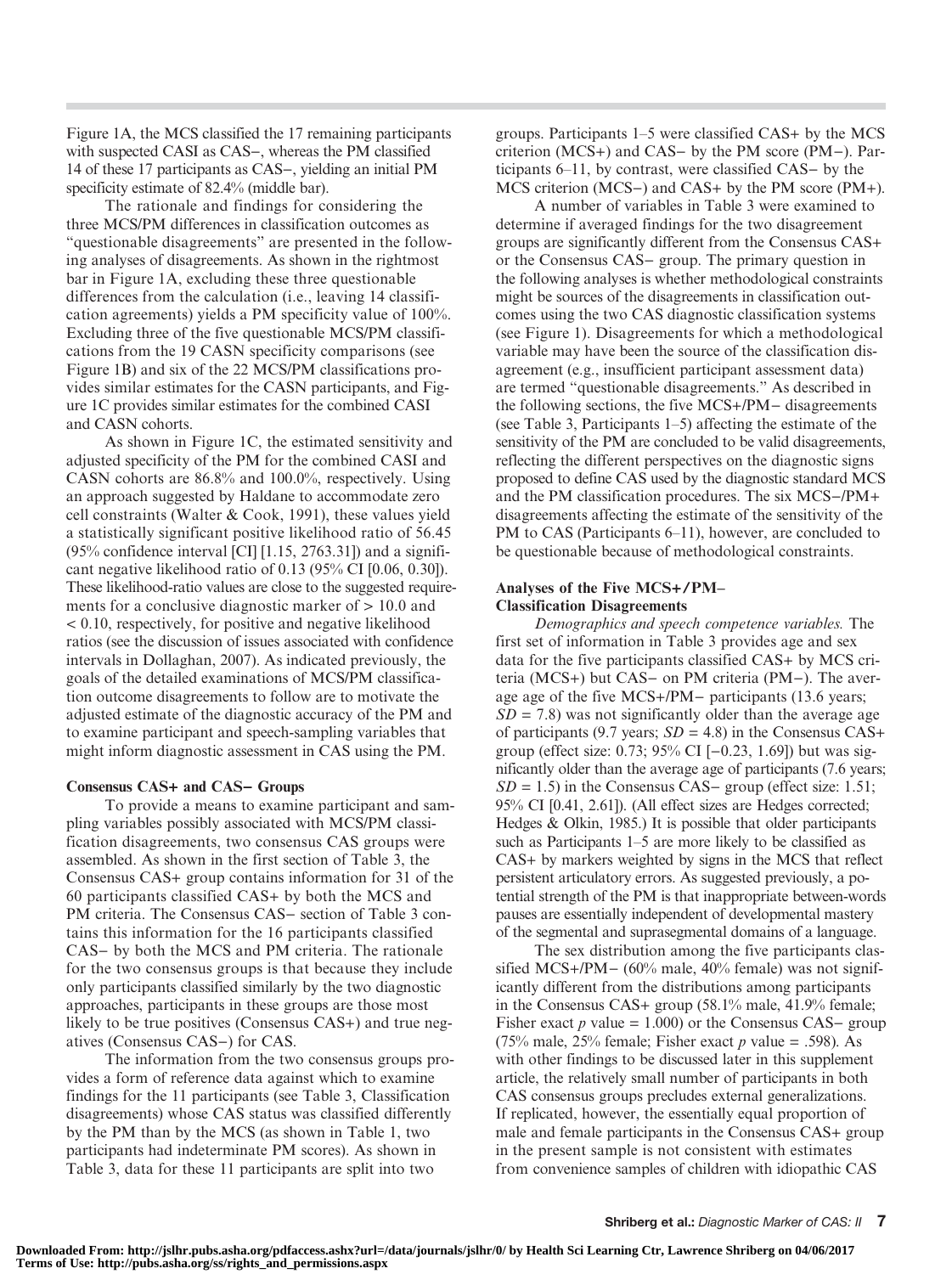Table 3. Mayo Clinic System (MCS) and Pause Marker (PM) classification findings for childhood apraxia of speech (CAS).

| <b>Participants</b>                      |                  |                              |                          |                |                     |                   | Speech              |                        | <b>PM</b>               |               |                                               |              |              |            |                                                                           |
|------------------------------------------|------------------|------------------------------|--------------------------|----------------|---------------------|-------------------|---------------------|------------------------|-------------------------|---------------|-----------------------------------------------|--------------|--------------|------------|---------------------------------------------------------------------------|
|                                          |                  | <b>CAS</b><br>classification |                          |                | <b>Demographics</b> | competence        |                     | Inappropriate          |                         |               | <b>Supplemental PM</b><br><b>Signs (SPMS)</b> |              |              |            | <b>PM</b> classification                                                  |
| Group                                    | No.              | <b>MCS</b>                   | <b>PM</b>                | Age<br>(years) | <b>Sex</b>          | <b>PCC</b><br>(%) | <b>PVC</b><br>(%)   | Pause<br>opportunities | <b>Type</b><br>I pauses | <b>PM</b>     |                                               |              |              | <b>PM</b>  | <b>PM</b><br>score (%) Rate Stress Transcoding description classification |
| Consensus groups                         |                  |                              |                          |                |                     |                   |                     |                        |                         |               |                                               |              |              |            |                                                                           |
| $CAS+ (n = 31)$<br>M                     |                  | $+$                          | $\qquad \qquad +$        | 9.7            | 58.1% M/<br>41.9% F | 72.6              | 87.8                | 98.3                   | 13.2                    | 86.2          |                                               |              |              |            |                                                                           |
| <b>SD</b>                                |                  |                              |                          | 4.8            |                     | 12.2              | 8.1                 | 33.2                   | 8.4                     | 8.0           |                                               |              |              |            |                                                                           |
| Range<br>% positive                      |                  |                              |                          | $4 - 23$       |                     |                   | 36.8-94.3 62.9-98.4 | 46-167                 | $3 - 36$                | $62.1 - 95.5$ | 75.0                                          | 78.6         | 78.6         |            |                                                                           |
| $CAS - (n = 16)$                         |                  |                              |                          |                |                     |                   |                     |                        |                         |               |                                               |              |              |            |                                                                           |
| M                                        |                  |                              |                          | 7.6            | 75.0% M/<br>25.0% F | 83.1              | 93.1                | 122.0                  | 1.4                     | 99.0          |                                               |              |              |            |                                                                           |
| <b>SD</b>                                |                  |                              |                          | 1.5            |                     | 12.2              | 3.8                 | 33.0                   | 1.7                     | 1.2           |                                               |              |              |            |                                                                           |
| Range<br>% positive                      |                  |                              |                          | $4 - 10$       |                     |                   | 44.9-98.4 86.7-99.6 | $80 - 179$             | $0 - 5$                 | 96.7-100.0    | 33.3                                          | 18.8         | 46.7         |            |                                                                           |
| Classification                           |                  |                              |                          |                |                     |                   |                     |                        |                         |               |                                               |              |              |            |                                                                           |
| disagreements<br>$MCS+/PM-$<br>$(n = 5)$ |                  | $+$                          |                          |                |                     |                   |                     |                        |                         |               |                                               |              |              |            |                                                                           |
|                                          | 1                | $\! + \!\!\!\!$              |                          | 5              | M                   | 74.6              | 96.4                | 120                    | 0                       | 100.0         | 0                                             | 0            | 0            | PM-/SPMS-  | $PM-$                                                                     |
|                                          |                  | $\ddot{}$                    | $\qquad \qquad -$        | 8              | M                   | 75.0              | 88.1                | 111                    | 3                       | 97.3          | $\mathbf{1}$                                  | 0            | $\mathbf{1}$ | PM-/SPMS+  | $PM-$                                                                     |
|                                          | $\frac{2}{3}$    | $+$                          | $\overline{\phantom{0}}$ | 14             | M                   | 89.9              | 98.5                | 144                    | 5                       | 96.5          | $\mathbf{1}$                                  | $\Omega$     | $\mathbf{1}$ | PM-/SPMS+  | $PM-$                                                                     |
|                                          | $\overline{4}$   | $+$                          | $\overline{\phantom{0}}$ | 16             | F                   | 94.5              | 97.1                | 154                    | $\overline{7}$          | (95.5)        | 0                                             | $\mathbf{1}$ | 0            | (PM)/SPMS- | $(PM-)$                                                                   |
|                                          | 5                | $+$                          | $\overline{\phantom{0}}$ | 25             | F                   | 88.7              | 97.0                | 85                     | 3                       | 96.5          | $\mathbf{1}$                                  | $\Omega$     | $\mathbf 0$  | PM-/SPMS-  | $PM-$                                                                     |
| $M_{\odot}$                              |                  |                              |                          | 13.6           | 60.0% M/<br>40.0% F | 84.5              | 95.4                | 122.8                  | 3.6                     | 97.2          |                                               |              |              |            |                                                                           |
| SD                                       |                  |                              |                          | 7.8            |                     | 9.1               | 4.2                 | 27.4                   | 2.6                     | 1.7           |                                               |              |              |            |                                                                           |
| Range<br>% positive                      |                  |                              |                          | $5 - 25$       |                     |                   | 74.6-94.5 88.1-98.5 | $85 - 154$             | $0 - 7$                 | 95.5-100.0    | 60.0                                          | 20.0         | 40.0         |            |                                                                           |
| $MCS$ -/PM+<br>$(n = 6)$                 |                  | $\overline{\phantom{0}}$     | $+$                      |                |                     |                   |                     |                        |                         |               |                                               |              |              |            |                                                                           |
|                                          | 6                | $\qquad \qquad -$            | $\ddot{}$                | 6              | M                   | 77.1              | 97.1                | 181                    | 14                      | 92.3          | 1                                             | $\mathbf{1}$ | 1            | PM+/SPMS+  | $PM+$                                                                     |
|                                          | $\overline{7}$   | $\overline{\phantom{m}}$     | $+$                      | 8              | F                   | 54.5              | 90.5                | 50                     | $\overline{7}$          | 86.0          | $\mathbf{1}$                                  | $\Omega$     | $\mathbf{1}$ | PM+/SPMS+  | $PM+$                                                                     |
|                                          | 8                | $\overline{\phantom{m}}$     | $+$                      | 8              | M                   | 68.5              | 86.6                | 126                    | 8                       | 93.7          | 0                                             | $\Omega$     | 0            | PM+/SPMS-  | $PM+$                                                                     |
|                                          | $\boldsymbol{9}$ | $\overline{\phantom{0}}$     | $+$                      | 11             | M                   | 70.8              | 89.1                | 97                     | 6                       | 93.8          | $^\star$                                      | $\mathbf{1}$ | $\mathbf{1}$ | PM+/SPMS+  | $PM+$                                                                     |
|                                          | 10               | $\overline{\phantom{0}}$     | $\ddot{}$                | 12             | F                   | 82.4              | 90.9                | 72                     | $\overline{7}$          | 90.3          | $\mathbf{1}$                                  | $\mathbf{1}$ | $\mathbf{1}$ | PM+/SPMS+  | $PM+$                                                                     |
|                                          | 11               | $\overline{\phantom{0}}$     | $+$                      | 17             | F                   | 77.8              | 90.7                | 113                    | 18                      | 84.1          | $\mathbf{1}$                                  | 1            | $\Omega$     | PM+/SPMS+  | $PM+$                                                                     |
| M                                        |                  |                              |                          | 10.3           | 50.0% M/<br>50% F   | 71.8              | 90.8                | 106.5                  | 10.0                    | 90.0          |                                               |              |              |            |                                                                           |
| SD                                       |                  |                              |                          | 3.9            |                     | 9.9               | 3.5                 | 45.7                   | 4.9                     | 4.1           |                                               |              |              |            |                                                                           |
| Range                                    |                  |                              |                          | $6 - 17$       |                     |                   | 54.5-82.4 86.6-97.1 | $50 - 181$             | $6 - 18$                | 84.1-93.8     |                                               |              |              |            |                                                                           |
| % positive                               |                  |                              |                          |                |                     |                   |                     |                        |                         |               | 80.0                                          | 66.7         | 66.7         |            |                                                                           |

Note. Table entries in parenthesis are termed "marginal" classifications. Due to the participants marginal status, no positive or negative description is assigned. An asterisk denotes missing data. SPMS <sup>=</sup> supplemental PM signs; PCC <sup>=</sup> percentage of consonants correct; PVC <sup>=</sup> percentage of vowels correct.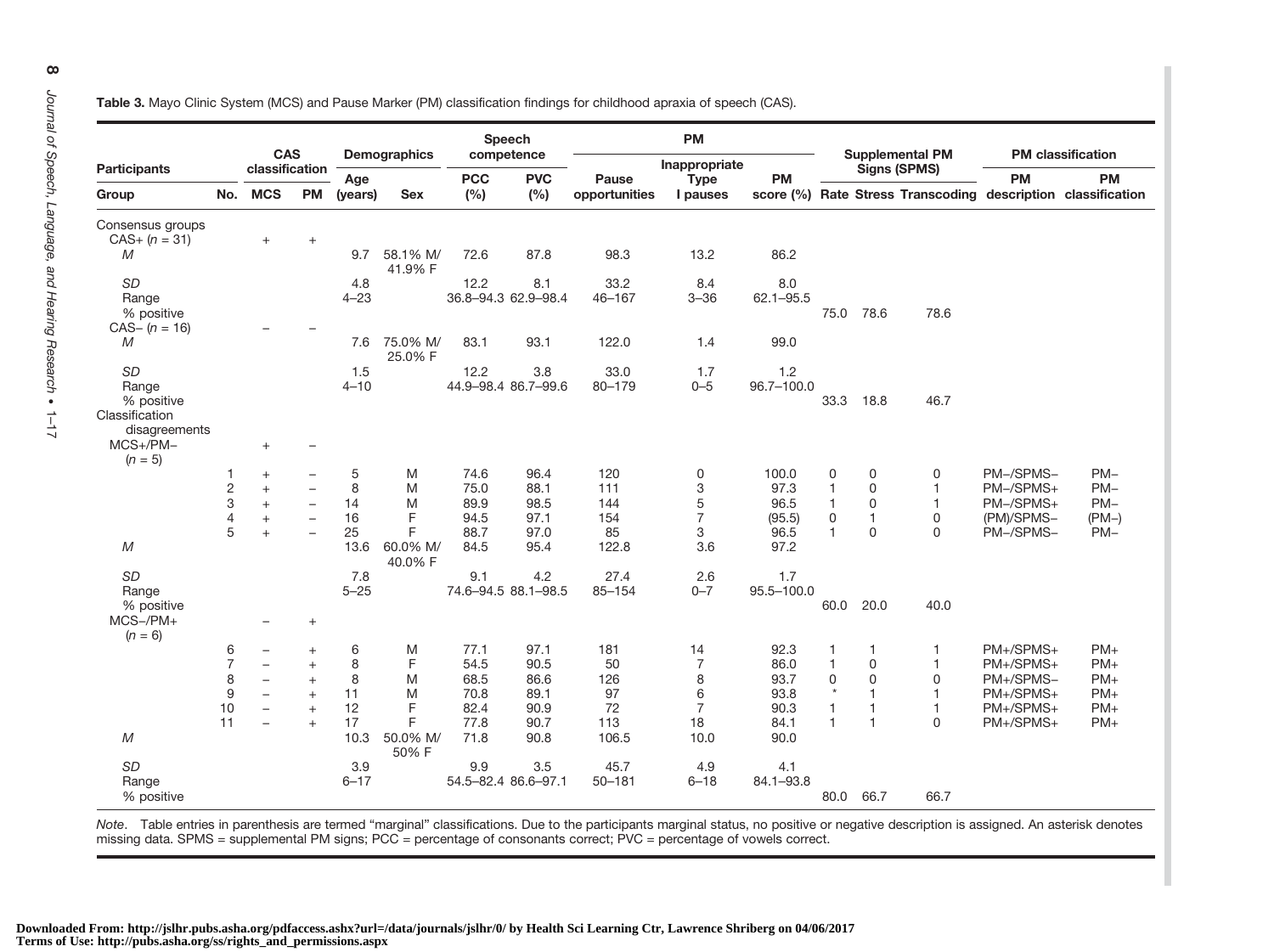indicating a higher prevalence of boys with CAS (as high as 90%; American Speech-Language-Hearing Association, 2007). As indicated previously in a review of the information in Table 1, whereas the CASI group of 41 participants was 68.3% male and 31.7% female, the CASN group of 19 participants was 47.4% male and 52.6% female. Genetic studies of CAS should be informative on neurodevelopmental implications of sex-linked or sex-influenced genomic pathways.

As indicated in Table 2 of PM I, MCS diagnostic criteria for CAS are based on 10 indices of speech and prosody competence and precision, whereas the PM diagnostic criterion for CAS is based solely on the frequency of occurrence of four types of inappropriate between-words pauses (resolution of marginal PM scores does use indices of segmental and suprasegmental competence and precision). A question is whether the MCS+/PM− classifications of the five participants in Table 3 might be associated with their lowered speech competence, to which only the MCS would be sensitive. The PCC data in Table 3 do not support this potential explanation for the five MCS+/PM− disagreements. The mean PCC for these five participants (84.5%  $[SD = 9.1\%]$  was significantly higher than the mean PCC of the Consensus CAS+ participants  $(72.6\%$  [SD = 12.2%]; effect size: 0.98; 95% CI [0.01, 1.95]). None of the other three speech-competence comparisons, however, were statistically significant. To be specific, the MCS+/PM− participants' mean PCC score did not differ significantly from the mean PCC of participants in the Consensus CAS− group (83.1% [SD = 12.2%]; effect size: 0.12; 95% CI [−0.89, 1.12]). Their percentage of vowels correct (PVC) also did not differ from the mean PVC of participants in the Consensus CAS+ group (effect size: 0.96; 95% CI [−0.01, 1.93]) or the Consensus CAS− group (effect size: 0.57; 95% CI [ $-0.45$ , 1.59]). Overall, the findings for the demographic and speech-competence variables for the five participants with MCS+/PM− classification outcomes do not suggest that differences in MCS versus PM classification outcomes were associated with their status on correlates of age, sex, or indices of consonant or vowel competence.

Speech-sampling variables. One sampling variable possibly associated with classification disagreements is the number of pause opportunities, with fewer pause opportunities (beyond the minimum required 40) possibly providing less reliable samples for the PM diagnostic criteria. The first column in the PM section of Table 3 shows the number of pause opportunities for participants in the two consensus CAS groups and for each of the five participants with MCS+/PM− classification outcomes. The difference in pause opportunities for the two consensus CAS groups is statistically significant (effect size: 0.70; 95% CI [0.08, 1.32]), with Consensus CAS− participants averaging more pause opportunities (122.0;  $SD = 33.0$ ) than the Consensus CAS+ participants (98.3;  $SD = 33.2$ ). Although the average number of pause opportunities for the five MCS+/PM− participants (122.8;  $SD = 27.4$ ) was more similar to that of the Consensus CAS− participants than to that of the Consensus CAS+ participants, there was no statistically

significant difference between the number of pause opportunities of the MCS+/PM− group and either of the two consensus CAS groups. Thus, the PM− classifications for the five participants were not biased by significantly lower or higher denominators used in the computation of their PM. The number of pause opportunities in conversational speech is generally dictated by the language competence of speakers, with less voluble speakers requiring longer samples to meet type–token criteria for continuous speech samples (i.e., first-occurrence words; Shriberg & Kwiatkowski, 1983). Thus, the PM− findings for the five MCS+/PM− participants were not likely due to fewer opportunities for inappropriate pauses.

PM findings supporting PM− classifications. The prior discussions were focused on possible methodological constraints on the diagnostic accuracy of the five PM− classification outcomes for participants classified MCS+. The following findings review analyses interpreted as support for the PM− classification (i.e., CAS−) for each of the five participants.

The second and third columns in the PM section of Table 3 show the number of inappropriate Type I pauses and the PM score for each of the five MCS+/PM− speakers. The PM score data clearly classify the five participants as PM−. Four of the five participants' PM% scores met the criterion for PM− classification (i.e., were above the 96.0% cutoff point for classification as CAS−), with Participant 4's PM score of 95.5 meeting the criterion for a marginal PM score. There was a statistically significant difference between the five participants' mean PM score  $(97.2\%; SD = 1.7\%)$  and the mean PM score of participants meeting requirements for the Consensus CAS+ group  $(86.2\%; SD = 8.0\%;$  effect size: 1.43; 95% CI [0.43, 2.43]). On an individual basis, each of the scores of the five MCS+/ PM– participants is more than 1 SD above the mean of the Consensus CAS+ group. We find it interesting that three of the five scores are less than 1 SD from the mean of the Consensus CAS− group, making their scores intermediate between CAS− and the cutoff score of 94% for CAS+.

The primary validity support for a PM− classification for the five MCS+/PM− participants is findings shown in the three columns in the section of Table 3 marked "SPMS." As described in PM I, SPMS criteria are used in two ways. First, for participants with marginal PM scores (i.e., 94.0%– 95.9%), Rate, Stress, and Transcoding status is used to determine CAS status. Speakers in this marginal CAS range are classified as Marginal PM+ if they meet positive criteria for at least two of the three supplemental signs, Marginal PM− if they do not meet these criteria, and Indeterminate if missing SPMS data preclude resolution of the PM status. This summary of participants' PM and SPMS status is shown in the "PM classification" section called "PM description." The final column of this section gives the final PM classification. As shown in Table 3, Participant 4's PM classification of marginal PM− was due to the SPMS− outcome.

The second purpose of the SPMS is to use information on these three signs to support the validity of classification decisions on the basis of the PM. Notice that 75.0%,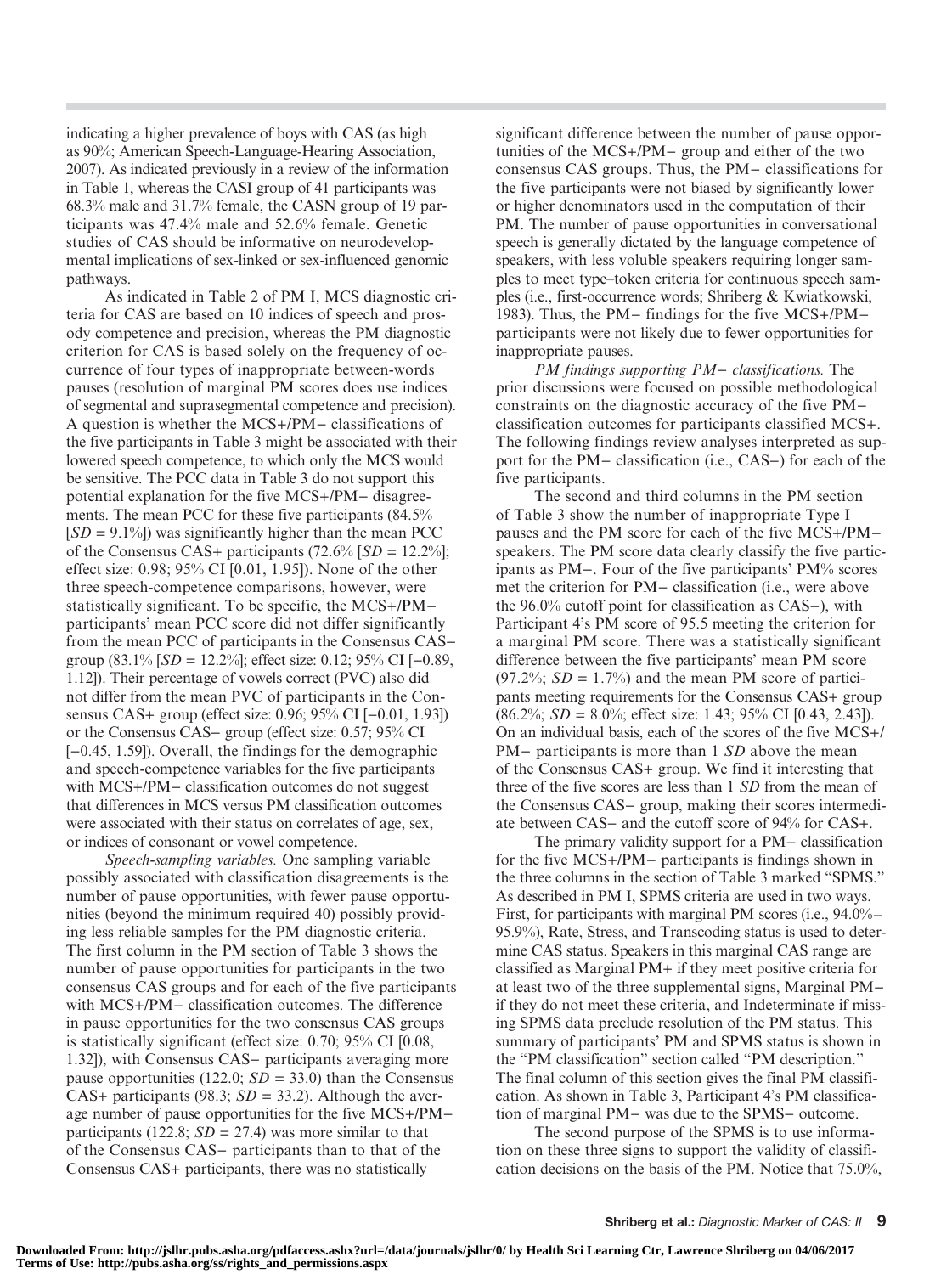78.6%, and 78.6% of the Consensus CAS+ participants were positive for deficits in, respectively, Rate, Stress, and Transcoding. Among the five MCS+/PM− participants, by contrast, 60%, 20%, and 40% were coded positive for those deficits. These percentage findings are closer to those for the Consensus CAS− participants, with 33.3%, 18.8%, and 46.7% meeting criteria. Using the minimum requirement of two of the three SPMS for a positive SPMS outcome, the SPMS data do not support CAS+ classification for three of the five MCS+/PM− participants.

Summary. The present PM sensitivity finding of 86.8% is considered strong but does not reach conclusive support (at least 90%). The findings reviewed in this section do not support a demographic, speech-severity, or PM sampling variable as a possible source of methodological or sampling bias for the five MCS+/PM− classification outcomes that attenuate the estimated sensitivity of the PM. Analyses of SPMS data suggest that the findings for at least some of the five MCS+/PM− participants are more similar to those for the Consensus CAS− participants than the Consensus CAS+ participants. Without a methodological rationale for viewing the five MCS+/PM− classification outcomes as questionable, however, the present sensitivity of the PM to true positive CAS using MCS classifications as the validation standard is estimated to be 86.8% (see Figure 1).

#### The Six MCS−/PM+ Classification Disagreements

The lowest section of Table 3 gives information for six participants who are suspected to be positive for CAS and were classified as negative for CAS using the MCS but positive using the PM. As shown in Figure 1C, these six MCS−/PM+ classification outcomes for the combined CASI and CASN groups attenuated the PM specificity estimate to 72.7%. The following examination of the six disagreements is analytically similar to that just conducted for the five MCS+/PM− classification disagreements. Findings from this examination, however, are interpreted as support for viewing the specificity estimate on the basis of the CAS group findings as questionable because of methodological constraints. As shown in Figure 1, these classification outcomes are excluded from the reported estimate of the specificity of the PM.

Demographic, speech competence, and PM sampling variables. As shown in Table 3, the average age of the six MCS– $/PM+$  participants (10.3 years;  $SD = 3.9$ ) was significantly older than the average age of the Consensus CAS− participants (7.6 years;  $SD = 1.5$ ; effect size: 1.11; 95% CI [0.11, 2.10]). There were no other significant findings for the sex percentages, average speech competence (PCC, PVC), or average PM pause opportunities of the six MCS−/ PM+ participants compared with the Consensus CAS+ and Consensus CAS− participants. Thus, other than the finding that the MCS−/PM+ participants were significantly older than the Consensus CAS− participants, there were no significant differences in the demographic data, speech competencies, or opportunities for inappropriate pauses in the MCS−/PM+ participants that may have influenced their classification outcomes.

Missing data constraints. There are two variables that may have played a significant role in the MCS− classifications for each of the six MCS−/PM+ participants. First, as part of the MCS classification procedures, the second author had provided, for each of the participants who was suspected by the referral source to be positive for CAS, a spreadsheet containing anecdotal comments on the classification outcomes. Examination of these comments indicated that missing data on MSAP tasks were a significant concern for the MCS classification decisions for Participants 6–8. Specifically cited were the lack of participant scores on one to three of the following five MSAP tasks (see Table 2): Diadochokinesis Task, Nonword Repetition Task, Syllable Repetition Task, Vowel Task 1, and Vowel Task 2. Participant responses to these tasks presumably are important for classifying or diagnosing CAS using the criterial number of MCS signs on the minimal number of speech tasks required, as listed in Table 2 of PM I. Thus, because of a concern that missing data on one or more of these tasks may have constrained MCS classification outcomes for these three participants, it was deemed appropriate to view the MCS−/PM+ classification disagreements for these participants as questionable.

A second methodological constraint identified in the anecdotal comments is a terminological issue that affected MCS classification outcomes for Participants 9–11. These three participants are siblings whose chromosome translocations and histories of extensive speech services for CAS have been described in a clinical report (Shriberg, Jakielski, & El-Shanti, 2008). Although none of the three participants met MCS criteria for CAS, summaries of speech findings in the spreadsheet included the following anecdotal comments for Participants 9, 10, and 11, respectively: "There is the percept of mild motor impairment associated with cognitive impairment," "may have mild motor speech impairment (possible)," and "there are minor characteristics of motor speech disorder." There were no anecdotal comments for these participants indicating that the motor speech disorder was consistent with dysarthria or further specifying the type of motor speech disorder. Although none of the three participants met MCS criteria for CAS+, these anecdotal comments on motor speech involvement are viewed as support for also viewing these classification disagreements as questionable.

PM variable findings supporting PM+ classifications. Support for classification of the six MCS−/PM+ participants as CAS+ can be marshaled from two additional sources of information. The primary source of information for this perspective is the SPMS data in Table 3. As shown in the bottom row, 80.0%, 66.7%, and 66.7% of the MCS−/PM+ participants met criteria for CAS on, respectively, Rate, Stress, and Transcoding. Five out of the six participants (83.3%) met the SPMS criterion for CAS+ (positive findings for least two of the three signs). These percentages are more consistent with the percentage data in Table 3 for the Consensus CAS+ participants than for the Consensus CAS− participants.

The second source of support for classifying these participants as CAS+ is discussed and illustrated fully in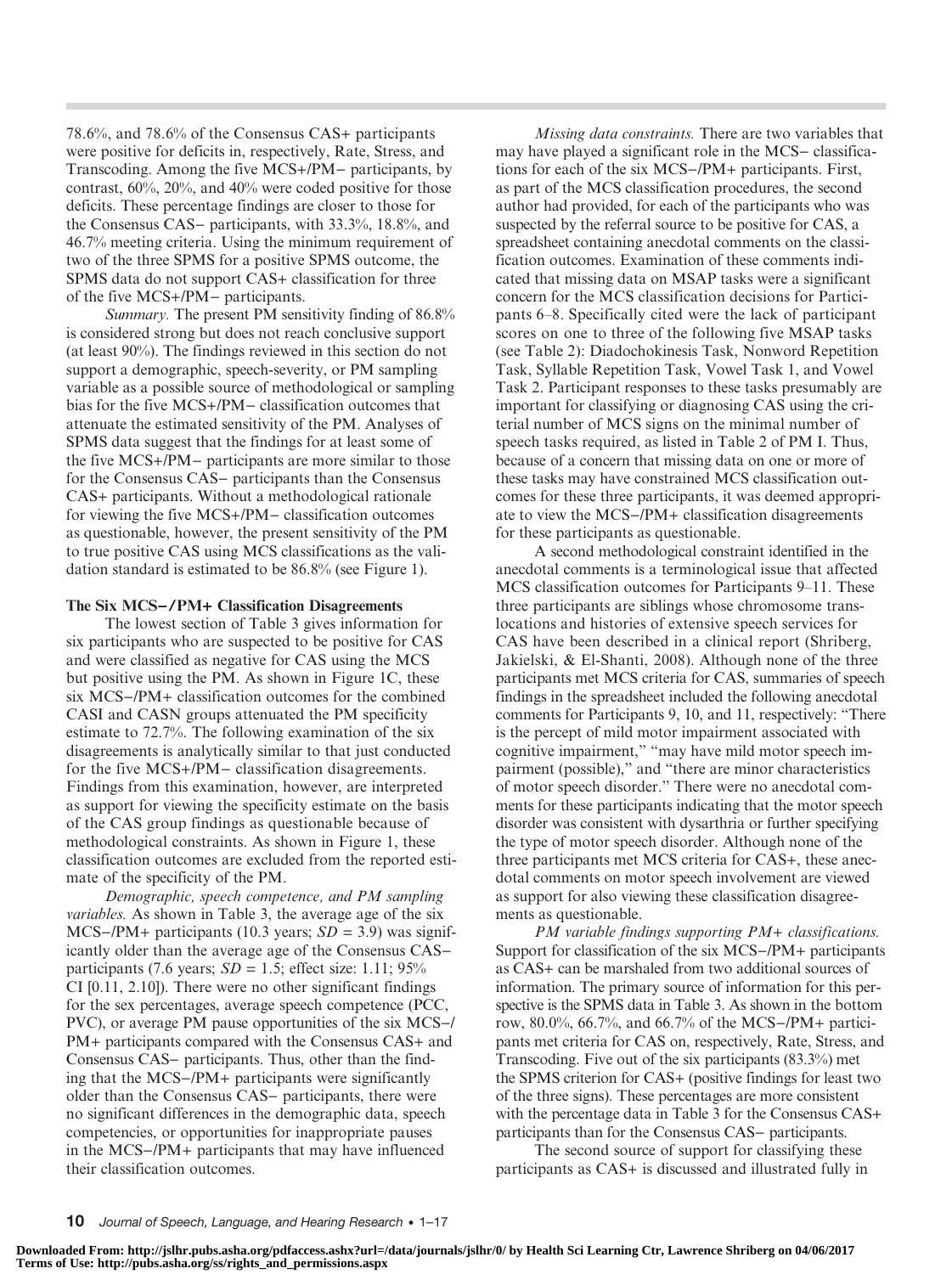the PM technical report (Tilkens et al., 2017), which provides descriptive statistical findings for the eight subtypes of inappropriate pauses described in PM I but not included in Table 3. In essence, inappropriate pauses that meet the criteria described in Table 7 of PM I for abrupt are the most frequently occurring of the four Type I inappropriate pauses and are theoretically most coherent with speech processing deficits in apraxia of speech (see PM III). Additional support for classifying the present six participants as CAS+ can be marshaled by comparing their proportional occurrence of this type of inappropriate pause to the statistically lower proportion of abrupt inappropriate pauses in Consensus CAS− participants.

Summary. Anecdotal information on MCS classifications, findings reported in Table 3, and other findings are proposed as support for viewing each of the six MCS−/ PM+ classification disagreements described in Table 3 as questionable. As shown in Figure 1C, excluding these classification outcomes (i.e., disagreements) from the calculation yields a PM specificity estimate of 100% for children and adults with suspected CAS.

## AAS Analyses

As reviewed previously, the consensus in both the developmental and adult-onset apraxia of speech literatures is that the unique neurocognitive and neuromotor signature of CAS occurs primarily in the process of transcoding linguistic representations into the plans and programs for articulate speech. As indicated previously, there is also increasing empirical support for core CAS deficits in representational processes and in feed-forward elements of transcoding. In the present context, therefore, findings supporting the ability of the PM to identify AAS would support both the construct validity and psychometric accuracy of the PM. The following analyses examined the sensitivity of the PM to two forms of AAS: AAS due to a neurological incident (AOS) and AAS due to neurodegenerative disease (PPAOS). The analyses are currently limited to PM sensitivity questions because specificity estimates for AAS require a sufficiently large sample of adults with representative subtypes of dysarthria, documented using quantitative perceptual and acoustic indices.

#### MCS/PM Classification Agreements

As described earlier, the second author, using an adult form of the MCS, classified 31 participants with adultonset speech disorder as positive for either AOS or PPAOS. Figure 2 gives the percentages of agreement between these classifications and classifications using the PM procedures. As shown, MCS+/PM+ classification agreements occurred for 10 of the 15 (66.7%) participants with AOS in Figure 2A and 12 of the 16 (75%) participants with PPAOS in Figure 2B, yielding a total sensitivity estimate for the PM for AAS of 71.0%. As shown in Figure 2C, with the remaining nine speakers (the "Voicers") removed from the computation, the PM was 100% sensitive to 22 speakers with AOS or PPAOS forms of AAS classified using MCS criteria.

#### Analyses of the Nine MCS+/PM− Classification Disagreements

Table 4 gives summary information for the two groups of participants with AAS, organized in the same format as Table 3. The top section provides summary statistics for the 22 Consensus AAS+ participants. As shown in the PM column called "PM score," they averaged approximately the same PM score (87.0%;  $SD = 7.3\%$ ) as the 31 Consensus CAS+ participants in Table 3 (PM =  $86.2\%$ ;  $SD = 8.0\%$ ). The other two sections in Table 4 give individual data for the nine MCS+/PM− participants termed Voicers, including five participants with AOS (Participants 1–5) and four with PPAOS (Participants 6–9). The following discussions examine methodological and substantive variables that might inform PM findings as support for the construct validity and sensitivity of the PM to identify speakers with AAS.

Demographic and speech competence variables. There were no significant differences between the average age of participants in the Consensus AAS+ (MCS+/PM+) group  $(67.3 \text{ years}; SD = 11.8)$  and those of the five participants in the AOS Voicers group classified as MCS+/PM− (60.4 years;  $SD = 9.7$ ; effect size:  $-0.58$ ; 95% CI [ $-1.57$ , 0.40]) or the four participants in the PPAOS Voicers group classified as MCS+/PM− (71.8 years;  $SD = 5.6$ ; effect size: 0.39; 95% CI [−0.68, 1.46]). There were also no significant differences between the sex proportions for participants in the Consensus AAS+ group (59.1% male, 40.9% female) and those for participants in the MCS+/PM− AOS Voicers group (80.0%; Fisher exact p value = .621) or speakers in the MCS+/PM− PPAOS Voicers group (75.0%; Fisher exact  $p$  value = .639). Last, there were no significant differences between the speech competence of participants in the Consensus AAS+ group (PCC:  $M = 90.7\%$ ;  $SD = 7.1\%$ ; PVC:  $M = 94.0\%$ ;  $SD = 5.8\%$ ) and those of participants in the MCS+/PM− AOS Voicers group (PCC:  $M = 96.2\%$ ;  $SD = 3.5\%$ ; effect size: 0.80; 95% CI [-0.19, 1.80]; PVC:  $M =$ 98.4%; SD = 2.5%; effect size: 0.79; 95% CI [−0.20, 1.78]) or participants in the MCS+/PM− PPAOS Voicers group (PCC:  $M = 96.4\%$ ;  $SD = 1.6\%$ ; effect size: 0.83; 95% CI  $[-0.26, 1.92]$ ; PVC:  $M = 97.3\%$ ;  $SD = 0.80$ ; effect size: 0.59; 95% CI [−0.49, 1.67]).

PM variables. As shown in the PM column in Table 4 called "Pause opportunities," there was considerable variability in the number of pause opportunities in the speech samples of the three groups of adult participants with AAS (Consensus AAS+, AOS Voicers, and PPAOS Voicers). However, there were no statistical differences between the average number of pause opportunities for the Consensus AAS+ participants ( $M = 120.0$ ;  $SD = 45.5$ ) and those for the MCS+/PM− AOS Voicers ( $M = 155.8$ ;  $SD = 33.8$ ; effect size: 0.79; 95% CI [−0.20, 1.79]) or the MCS+/PM− PPAOS Voicers ( $M = 174.0$ ;  $SD = 119.8$ ; effect size: 0.87; 95% CI [−0.22, 1.96]).

SPMS findings. Table 4 also includes information on the SPMS criterion findings for the Consensus AAS+ group and for the nine participants in the AOS and PPAOS Voicer groups who did not meet the PM score for AOS.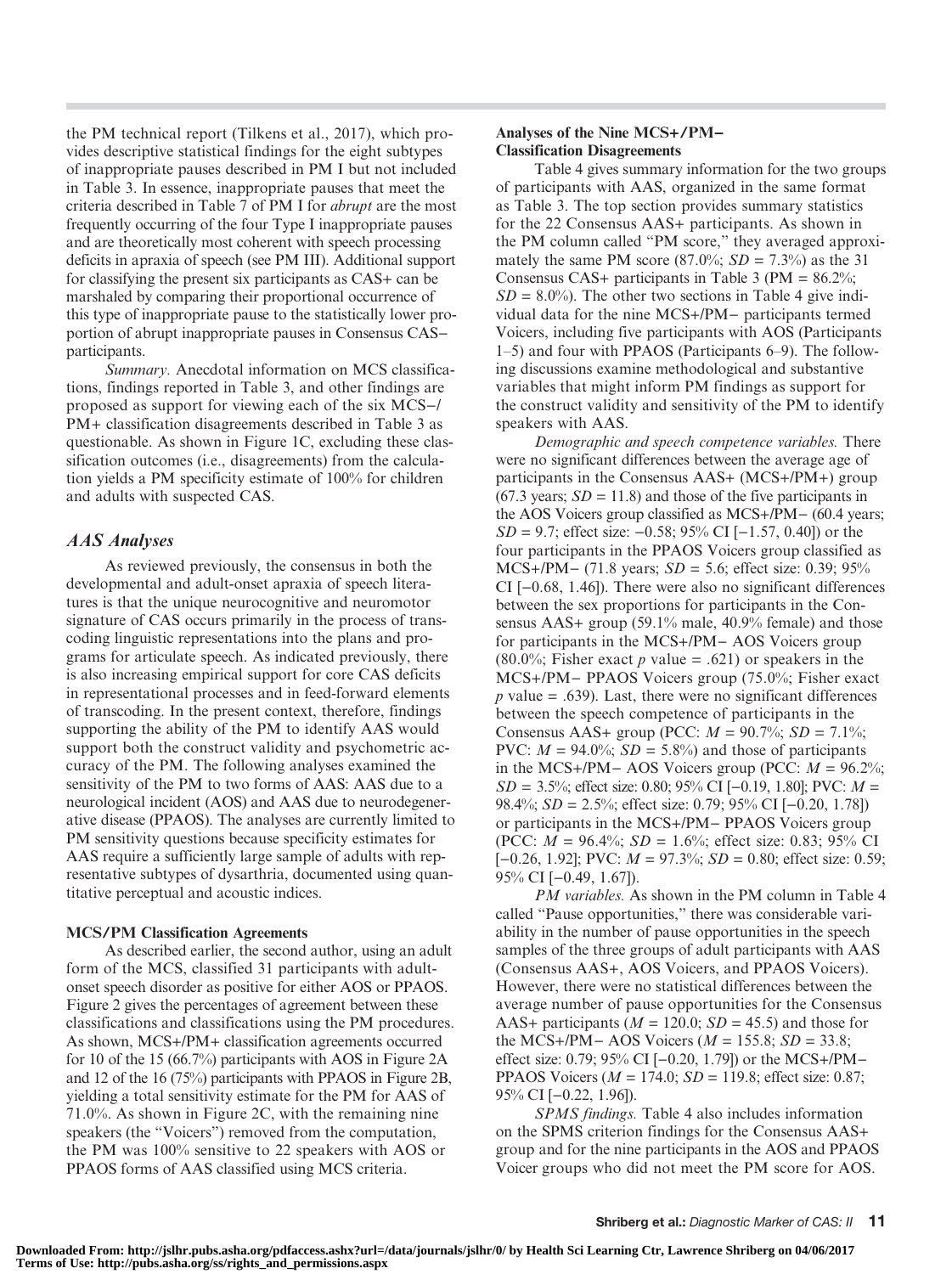



12 Journal of Speech, Language, and Hearing Research . 1-17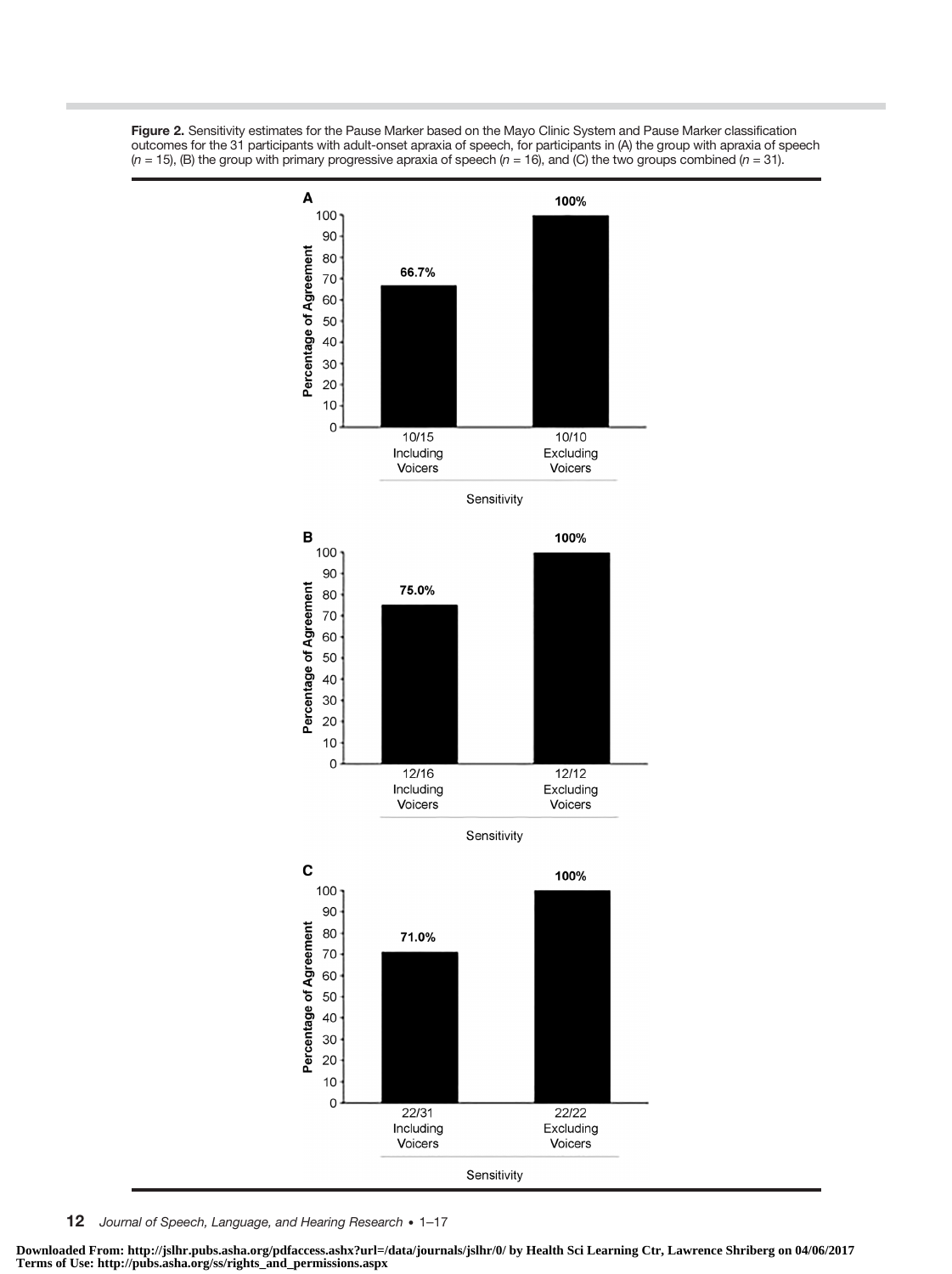|                                      |                | <b>CAS</b>        |                          |                   | Demographics             |                  | Speech               |                    | <b>PM</b>                             |                      |                |              | <b>Supplemental Pause</b>           |            | <b>PM</b> classification |
|--------------------------------------|----------------|-------------------|--------------------------|-------------------|--------------------------|------------------|----------------------|--------------------|---------------------------------------|----------------------|----------------|--------------|-------------------------------------|------------|--------------------------|
| <b>Participants</b>                  |                | classification    |                          | Age               |                          |                  | competence           | Pause              | Inappropriate                         | <b>PM</b>            |                |              | <b>Marker Signs (SPMS)</b>          | <b>PM</b>  | <b>PM</b>                |
| Group                                | No.            | <b>MCS</b>        | <b>PM</b>                | (years)           | <b>Sex</b>               | <b>PCC (%)</b>   | <b>PVC (%)</b>       |                    | opportunities Type I pauses score (%) |                      |                |              | Rate Stress Transcoding description |            | classification           |
| Consensus<br>$AAS+$<br>$(n = 22)$    |                | $+$               | $+$                      |                   |                          |                  |                      |                    |                                       |                      |                |              |                                     |            |                          |
| M                                    |                |                   |                          | 67.3              | 59.1% M/<br>40.9% F      | 90.7             | 94.0                 | 120.0              | 14.2                                  | 87.0                 |                |              |                                     |            |                          |
| <b>SD</b><br>Range<br>% positive     |                |                   |                          | 11.8<br>$45 - 84$ |                          | 7.1<br>68.9-97.6 | 5.8<br>76.9-99.5     | 45.5<br>$45 - 202$ | 8.4<br>$4 - 40$                       | 7.3<br>$73.1 - 95.5$ | 95.5           | 86.4         | 50.0                                |            |                          |
| <b>AOS Voicers</b><br>$(n = 5)$      |                | $^{+}$            |                          |                   |                          |                  |                      |                    |                                       |                      |                |              |                                     |            |                          |
|                                      |                | $^{+}$            | $\overline{\phantom{m}}$ | 68                | F                        | 99.4             | 100.0                | 149                | $\mathbf{1}$                          | 99.3                 | 0              | 0            | $\star$                             | PM-/SPMS-  | $PM-$                    |
|                                      | $\sqrt{2}$     | $+$               | $\overline{\phantom{0}}$ | 55                | M                        | 99.4             | 99.6                 | 139                | $\mathbf 5$                           | 96.4                 | 0              | $\mathbf 0$  | $\star$                             | PM-/SPMS-  | $PM-$                    |
|                                      | 3              | $+$               | $\qquad \qquad -$        | 50                | M                        | 97.1             | 100.0                | 115                | $\overline{c}$                        | 98.3                 | 1              | $\mathbf 0$  | $\star$                             | PM-/SPMSI  | $PM-$                    |
|                                      | $\overline{4}$ | $+$               | $\overline{\phantom{0}}$ | 56                | M                        | 92.1             | 94.0                 | 204                | $\mathbf 0$                           | 100.0                | 0              | $\mathbf 0$  | $\star$                             | PM-/SPMS-  | $PM-$                    |
| M                                    | 5              | $\ddot{}$         | $\overline{\phantom{0}}$ | 73<br>60.4        | M<br>80.0% M/<br>20.0% F | 93.1<br>96.2     | 98.4<br>98.4         | 172<br>155.8       | 9<br>3.4                              | (94.8)<br>97.8       | $\mathbf{1}$   | $\mathbf 0$  | $\star$                             | (PM)/SPMSI | $(PM-)$                  |
| <b>SD</b>                            |                |                   |                          | 9.7               |                          | 3.5              | 2.5                  | 33.8               | 3.6                                   | 2.1                  |                |              |                                     |            |                          |
| Range<br>% positive                  |                |                   |                          | $50 - 73$         |                          |                  | 92.1-99.4 94.0-100.0 | 115-204            | $0 - 9$                               | 94.8-100.0           | 40.0           | 0.0          | $\star$                             |            |                          |
| <b>PPAOS</b><br>Voicers<br>$(n = 4)$ |                | $+$               |                          |                   |                          |                  |                      |                    |                                       |                      |                |              |                                     |            |                          |
|                                      |                | $^{+}$            | $\overline{\phantom{0}}$ | 67                | F                        | 97.4             | 98.2                 | 101                |                                       | 98.0                 |                |              | 0                                   | PM-/SPMS+  | $PM-$                    |
|                                      | $\overline{c}$ | $+$               | $\overline{\phantom{m}}$ | 78                | M                        | 95.8             | 96.8                 | 100                | $\frac{2}{2}$                         | 98.0                 | 1              | $\mathbf{1}$ |                                     | PM-/SPMS+  | $PM-$                    |
|                                      | 3              | $\qquad \qquad +$ | $\overline{\phantom{0}}$ | 68                | M                        | 94.5             | 96.6                 | 351                | $\overline{7}$                        | 98.0                 | $\mathbf{1}$   | $\mathsf 0$  |                                     | PM-/SPMS+  | $PM-$                    |
| M                                    | $\overline{4}$ | $+$               |                          | 75<br>71.8        | M<br>75.0% M/<br>25.0% F | 97.9<br>96.4     | 97.8<br>97.3         | 144<br>174.0       | 1<br>3.0                              | 99.3<br>98.3         | $\overline{1}$ | $\mathbf{1}$ |                                     | PM-/SPMS+  | $PM-$                    |
| <b>SD</b><br>Range<br>% positive     |                |                   |                          | 5.6<br>$67 - 78$  |                          | 1.6<br>94.5-97.9 | 0.8<br>96.6-98.2     | 119.8<br>100-351   | 2.7<br>$1 - 7$                        | 0.6<br>98.0-99.3     | 100.0          | 75.0         | 75.0                                |            |                          |

Table 4. Mayo Clinic System (MCS) and Pause Marker (PM) classification findings for adult-onset apraxia of speech (AAS).

Note. Table entries in parenthesis are termed "marginal" classifications. Due to the participants marginal status, no positive or negative description is assigned. An asterisk denotes missing data. SPMS <sup>=</sup> supplemental PM signs; PCC <sup>=</sup> percentage of consonants correct; PVC <sup>=</sup> percentage of vowels correct; AOS <sup>=</sup> apraxia of speech; SPMSI <sup>=</sup> indeterminate SPMS; PPAOS <sup>=</sup> primary progressive apraxia of speech.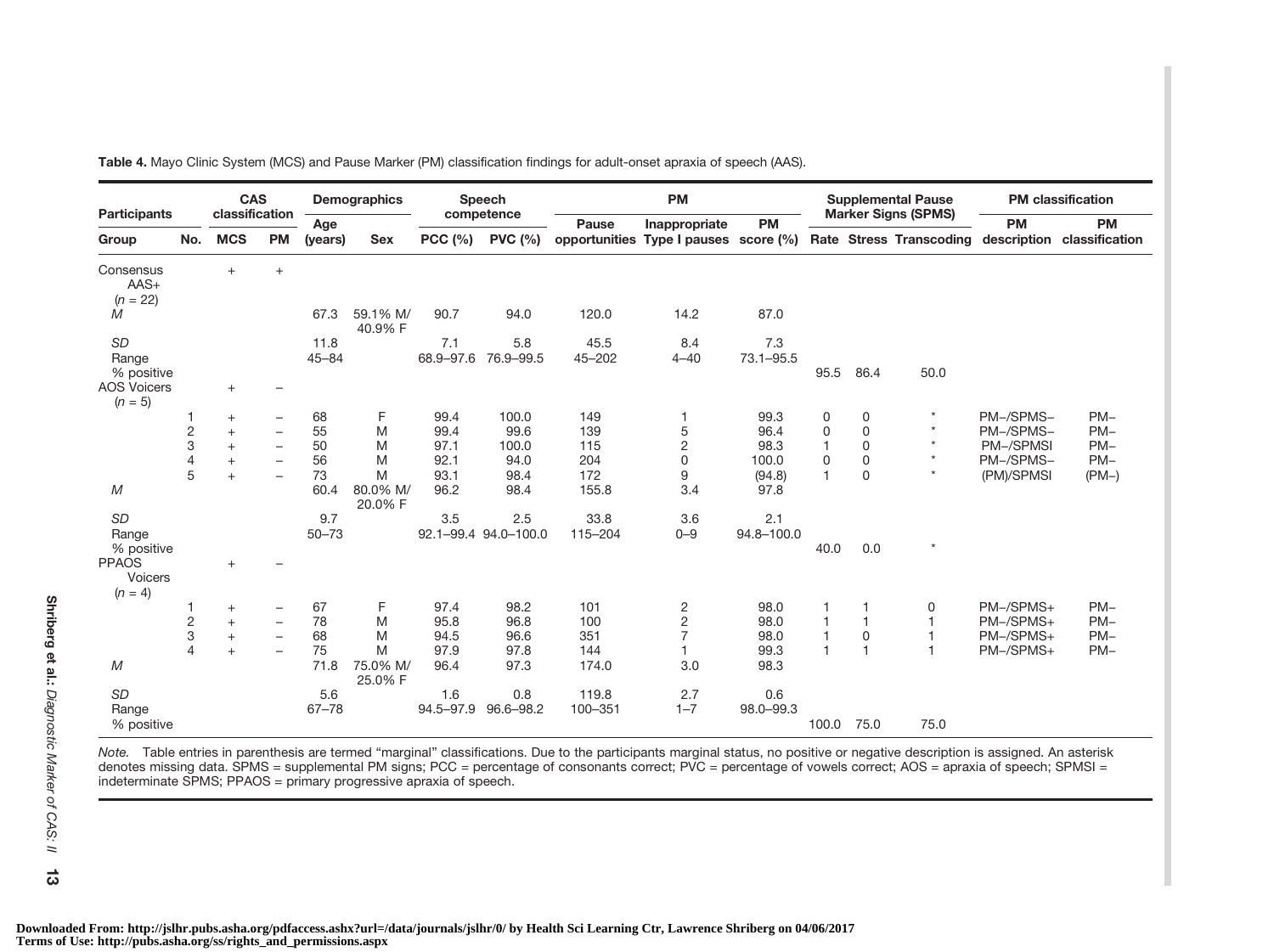After we adjusted for missing data and used SPMS findings as needed to resolve marginal PM scores, the SPMS findings supported the MCS+ classifications of participants in two of the three groups. Of the 22 participants in the Consensus AAS+ group, 95.5%, 86.4%, and 50.0% had inappropriate Rate, Stress, and Transcoding scores, respectively. Transcoding scores were not available for any of the five AOS Voicer participants. A total of 40.0% had inappropriate Rate scores, and none had inappropriate Stress scores. Moreover, of the three participants for whom an SPMS score could be determined (Participants l, 2, and 4), each was classified as PM−. Last, for the four PPAOS Voicers, 100.0%, 75.0%, and 75.0% had inappropriate Rate, Stress, and Transcoding scores, respectively. As shown in the "PM description" column, none of the four participants met the PM criteria for apraxia of speech, but all four met the SPMS criteria for it.

Voicers summary. The findings summarized in Figure 2 and Table 4 indicate that the PM was sensitive to AAS for 71.0% of participants with AAS, but insensitive to it in the remaining 29.0% of the participants in the present sample of speakers with AOS or PPAOS. Examination of demographic, speech competence, and pause-sampling data for the latter participants did not identify any sampling constraints that might account for their PM− classifications. Acoustic analyses of their recordings, however, indicated that each of the nine speakers had a speaking style of nearcontinuous voicing. There is no case-history information on whether this speaking style was present before the onset of AOS or PPAOS. This behavior was not observed in speakers of any age among the 60 participants who were suspected to be positive for CAS or in any of the participants with SD (discussed in the next section). If the onset of this speaking style was associated with AAS, it might have been developed to avoid inappropriate pauses, much as typical speakers use pause fillers and other behaviors to avoid pauses.

Summary. PM scores using the same cutoff criteria to identify CAS were obtained from 31 participants with AAS as identified using MCS adult AOS criteria. Our rationale for including speakers with AAS was to determine whether findings support the construct validity of the PM with participants who were suspected to be positive for CAS and with participants with SD (discussed in the next section). Findings for 71.0% of the AAS participants support the construct validity of the PM, but the PM yielded false negatives for a group of speakers whose near-continuous voicing is incompatible with inappropriate pauses.

#### SD Analyses

The two previous analyses and examinations of findings for MCS/PM disagreements have assessed the diagnostic accuracy of the PM in participants who were suspected to be positive for CAS in idiopathic and neurogenetic contexts and construct validity support for the PM in participants with two types of AAS. The primary focus in the present findings, and the focus of this research, is the

specificity of the PM to discriminate CAS from SD. As described earlier, none of the 205 participants with SD (ages 3–9 years) were also suspected to be positive for CAS. To be specific, each participant met the SDCS criterion for an idiopathic speech sound disorder characterized by ageinappropriate phoneme deletions and/or substitutions in conversational speech, as quantified and classified by software in Programs to Examine Phonetic and Phonological Evaluation Records (Shriberg et al., 2001). As shown in Figure 1 of PM I and discussed previously, for the following analyses it is not necessary to subtype participants with idiopathic SD into the three putative causal pathways for their speech delays (i.e., neurolinguistic and psycholinguistic constraints associated with genomic variables, otitis media with effusion, and psychosocial variables).

#### Consensus SD Group

Figure 3 and Table 5 provide summary PM specificity findings for the four cohorts of participants with SD described in Table 1 (SD1–SD4) and for the four cohorts combined. As shown in Figure 3, specificity estimates for the four cohorts ranged from 90.9% (SD2) to 100% (SD3 and SD4), averaging 98.5% across the 205 participants. As shown at the bottom of the figure, PM+ classification findings were obtained for two participants in SD2 and one in SD1. The following review of information in Table 5 is relevant to whether or not the PM scores for these three participants (1.5% of the 205 participants with SD) should be viewed as false positive CAS classification outcomes.

#### Analyses of the Three SDCS/PM Disagreements

Demographic and speech competence variables. Compared with the average age (4.4 years;  $SD = 1.1$ ) and sex distribution (70.8% male, 29.2% female) of the 202 SD

Figure 3. Specificity estimates for the Pause Marker on the basis of Pause Marker classification outcomes for the 205 participants with speech delay (SD) in the four SD cohorts and for the combined SD groups.

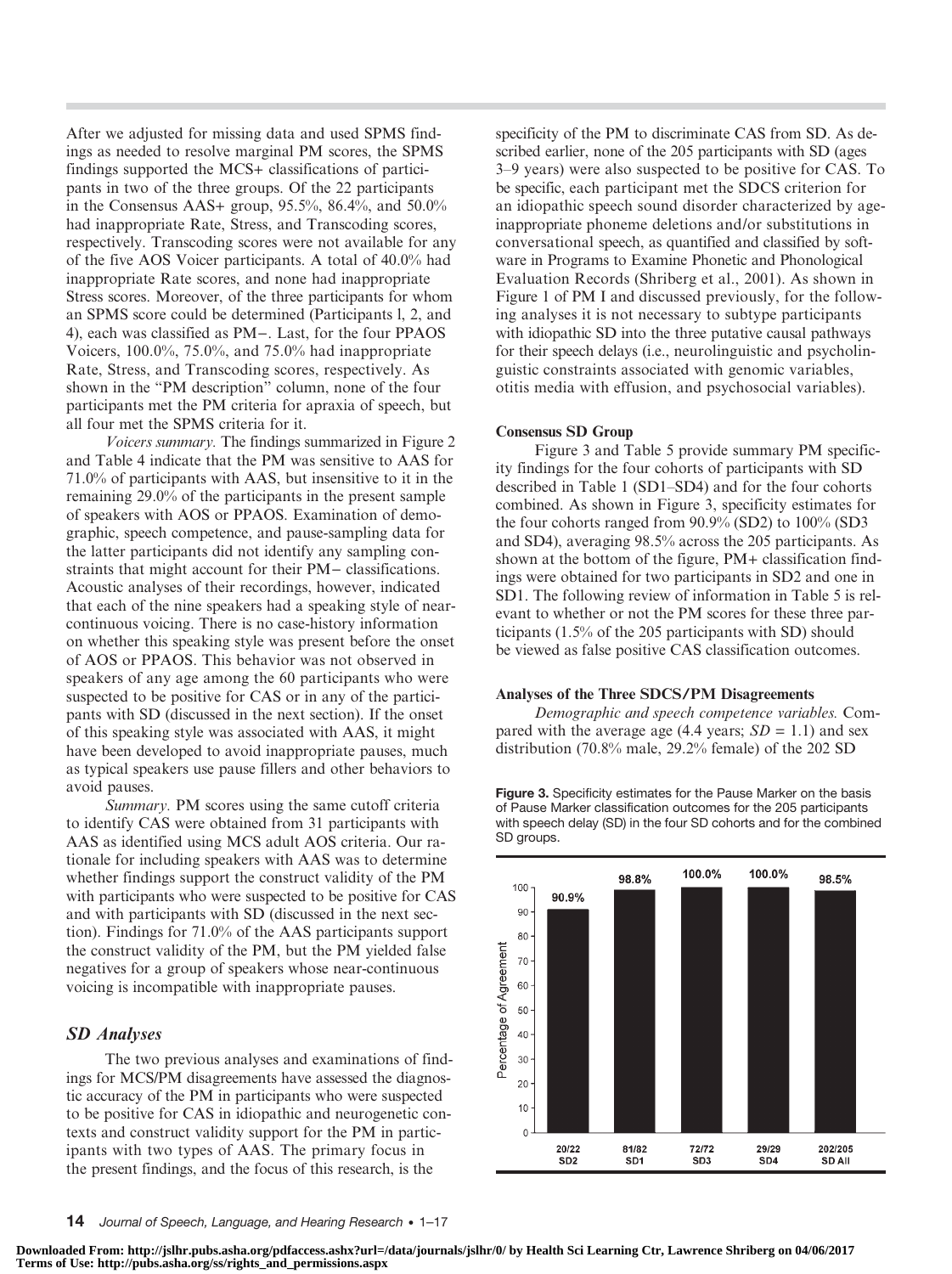| <b>Participants</b>  |            | <b>CAS</b> classification |           |                       | Demographics        |               | Speech          |            | <b>PM</b>                                                                                |            |                          |                          |         |            | <b>PM</b> classification |  |
|----------------------|------------|---------------------------|-----------|-----------------------|---------------------|---------------|-----------------|------------|------------------------------------------------------------------------------------------|------------|--------------------------|--------------------------|---------|------------|--------------------------|--|
|                      |            |                           |           | Age                   |                     | competence    |                 | Pause      | Inappropriate                                                                            | <b>PM</b>  | <b>SPMS</b>              |                          |         | <b>PM</b>  | <b>PM</b>                |  |
| Group                | No.        | <b>SDCS</b>               | <b>PM</b> | <b>Sex</b><br>(years) |                     |               | PCC (%) PVC (%) |            | opportunities Type I pauses score (%) Rate Stress Transcoding description classification |            |                          |                          |         |            |                          |  |
| $PM-$<br>$(n = 202)$ |            |                           |           |                       |                     |               |                 |            |                                                                                          |            |                          |                          |         |            |                          |  |
| Μ                    |            |                           |           | 4.4                   | 70.8% M/<br>29.2% F | 72.3          | 92.6            | 96.3       | 1.0                                                                                      | 99.0       |                          |                          |         |            |                          |  |
| <b>SD</b>            |            |                           |           | 1.1                   |                     | 11.5          | 5.1             | 32.0       | 1.3                                                                                      | 1.3        |                          |                          |         |            |                          |  |
| Range                |            |                           |           | $3 - 9$               |                     | $17.5 - 99.1$ | 70.1-100.0      | 40.0-195.0 | $0.0 - 6.0$                                                                              | 94.4-100.0 |                          |                          |         |            |                          |  |
| % positive           |            |                           |           |                       |                     |               |                 |            |                                                                                          |            | 23.9                     | 16.9                     | 34.7    |            |                          |  |
| $PM+$<br>$(n = 3)$   |            |                           | $^{+}$    |                       |                     |               |                 |            |                                                                                          |            |                          |                          |         |            |                          |  |
|                      |            | $\overline{\phantom{0}}$  | $+$       | 3                     | M                   | 89.8          | 95.8            | 63         | 5                                                                                        | 92.1       | $+$                      | $+$                      | $\star$ | PM+/SPMS+  | $PM+$                    |  |
|                      | $\sqrt{2}$ | —                         | $+$       | 5                     | M                   | 81.9          | 95.3            | 48         | 6                                                                                        | 87.5       | $\overline{\phantom{m}}$ | $\overline{\phantom{m}}$ | $+$     | PM+/SPMS-  | $PM+$                    |  |
|                      | 3          | $\overline{\phantom{0}}$  | $+$       | 6                     |                     | 87.0          | 95.1            | 137        | 6                                                                                        | (95.6)     | $+$                      |                          | $+$     | (PM)/SPMS+ | $(PM+)$                  |  |
| M                    |            |                           |           | 4.7                   | 66.7% M/<br>33.3% F | 86.3          | 95.4            | 82.7       | 5.7                                                                                      | 91.7       |                          |                          |         |            |                          |  |
| <b>SD</b>            |            |                           |           | 1.5                   |                     | 4.0           | 0.3             | 47.6       | 0.6                                                                                      | 4.1        |                          |                          |         |            |                          |  |
| Range                |            |                           |           | $3 - 6$               |                     | 81.9-89.8     | $95.1 - 95.8$   | 48-137     | $5 - 6$                                                                                  | 87.5-95.6  |                          |                          |         |            |                          |  |
| % positive           |            |                           |           |                       |                     |               |                 |            |                                                                                          |            | 66.7                     | 33.3                     | 100.0   |            |                          |  |

Table 5. Specificity information for the three participants with speech delay who were classified positive by the Pause Marker (PM+) compared with 202 participants classified negative by the PM (PM−).

Note. Table entries in parenthesis are termed "marginal" classifications. Due to the participants marginal status, no positive or negative description is assigned. An asterisk denotes missing data. CAS <sup>=</sup> childhood apraxia of speech; SPMS <sup>=</sup> supplemental PM signs; SDCS <sup>=</sup> Speech Disorders Classification System; PCC <sup>=</sup> percentage of consonants correct; PVC <sup>=</sup> percentage of vowels correct.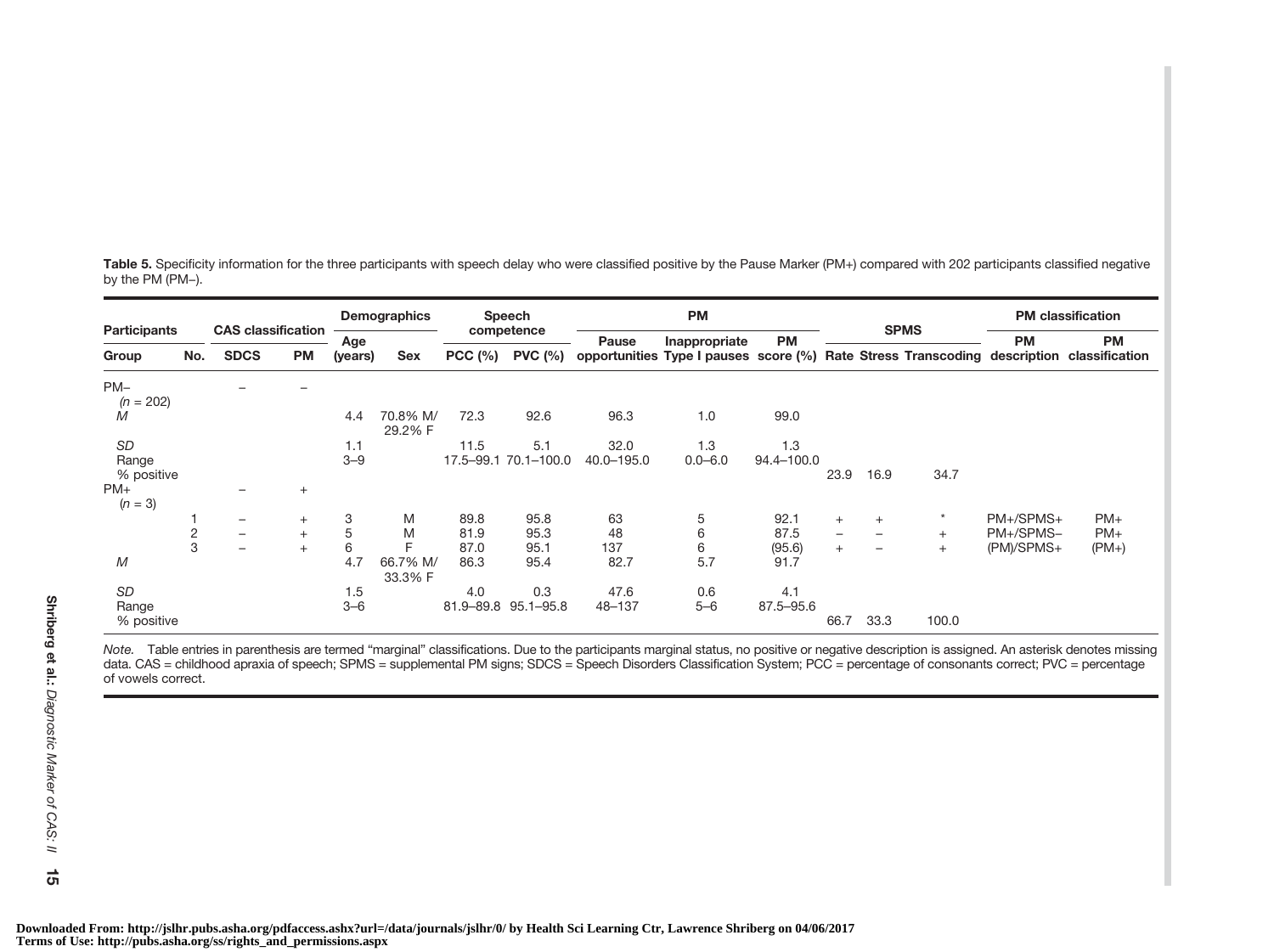participants with PM− scores, Table 5 shows that there were no significant differences in the average ages of the three SD participants with PM+ scores (4.7 years;  $SD =$ 1.5; effect size: 0.27; 95% CI [−0.87, 1.41]) or in sex distribution (66.7% male, 33.3% female; Fisher exact p value = 1.000). Compared with the average PCC (72.3%;  $SD =$ 11.5%) and PVC (92.6%;  $SD = 5.1\%$ ) scores of the PM− group, there were no significant differences in the PCC (86.3%;  $SD = 4.0$ ; effect size: 1.22; 95% CI [0.07, 2.36]) or PVC (95.4%;  $SD = 0.3$ ; effect size: 0.55; 953% CI [−0.59, 1.69]) scores of the three PM+ SD participants. Thus, age, sex, and severity of speech involvement were not associated with the PM+ classification outcomes for these three participants, each of whom met SDCS criteria for SD (ageinappropriate speech sound deletions and/or substitutions in continuous speech) at assessment.

PM variables. As described previously, the number of opportunities for inappropriate pauses is viewed as indexing language productivity. As shown in the first column in the PM section in Table 5, the 202 participants with SD who had PM– scores averaged 96.3 (SD = 32.0) pause opportunities. The three SD participants with PM+ classification outcomes averaged 82.7 ( $SD = 47.6$ ) pause opportunities, a nonsignificant difference (effect size: −0.42; 95% CI [−1.56, 0.72].

SPMS and PM classification outcomes. Although the three participants' classification outcomes were PM+ (see Table 5, rightmost columns), they each had different "PM description" entries (second column from the right). Participant 1 had positive (+) outcomes on both the SPMS criterion and the PM score, Participant 2 did not reach criterion on the SPMS, and Participant 3 had a marginally positive PM score and a positive outcome on the SPMS.

Summary. The overall specificity findings for the PM of 98.5% are based on results indicating that three of 205 participants who met criteria for SD in their original study samples were positive for CAS when classified using the PM. Close examination of the case histories of these participants would be informative in attempting to determine whether their clinical diagnoses and SDCS classifications as having SD in their original study were false negatives for CAS or their PM classifications as CAS+ in the present study are false positives. This initial estimate of the specificity of the PM to discriminate CAS from SD requires crossvalidation by other research groups using participants with diverse demographic, language, speech, and complex neurodevelopmental backgrounds. As discussed in PM I, there is also a need to assess the specificity of the PM in well-defined groups of children and adolescents with subtypes of idiopathic dysarthria in idiopathic contexts and in complex neurodevelopmental disorders.

## Summary and Conclusions

We have identified three principal findings and conclusions from the research described in this supplement article:

1. The PM identified as positive for CAS 86.8% of the participants classified by MCS criteria as positive for

CAS. Our discussion considered variables plausibly associated with the five classification disagreements that attenuated this estimate of the sensitivity of the PM to CAS. Adjusting for classification outcomes ruled questionable because of sampling constraints, the PM also identified as negative for CAS 100% of the speakers who were classified by MCS criteria as not having CAS. Within the sampling constraints of this study (i.e., demographic and other possible limitations on representativeness), the diagnostic accuracy data (likelihood ratios) for this sample of speakers are interpreted as near conclusive, contingent on the validity of the rationale for and interpretation of the disagreements that attenuated the sensitivity and specificity estimates.

- 2. For a group of speakers identified as having AAS by an adult version of the MCS used to assess construct validity support for the PM to identify people with apraxia of speech, the PM correctly identified 71% of the speakers as positive for AAS. A constraint on this initial sensitivity estimate was that nine of the participants with AAS, termed Voicers, had a phonatory style that precluded inappropriate pauses. With these speakers excluded, PM sensitivity was 100%. The continuous or near-continuous voicing observed in these nine speakers was not observed in any of the other child or adult participants assessed using PM methods. It was not possible to obtain information on these speakers' premorbid speech. Recall that the AAS group was included only for construct validity questions (see PM III); the PM was not developed for clinical-research use with persons with AAS. Additional studies assessing the prevalence and topography of continuous voicing in persons with AAS could be theoretically and clinically informative.
- 3. Using the SDCS as the reference standard to identify SD, the PM correctly classified 98.5% of the participants with SD as not meeting PM criteria for CAS. Our discussion considered variables plausibly associated with the three classification disagreements attenuating this estimate of the specificity of the PM, the primary question posed in this research.

The results of the present study are interpreted as supporting the PM as a psychometrically robust diagnostic marker of CAS that meets validity criteria proposed in Table 1 of PM I to be the most important attribute of highly valued diagnostic markers. Two following articles address, in turn, the theoretical coherence of the PM with the core speech processing deficits posited for speakers with CAS and the generality of the PM to scale severity of CAS.

## Acknowledgments

This research was supported by National Institute on Deafness and Other Communication Disorders Grant DC000496,

16 Journal of Speech, Language, and Hearing Research • 1–17